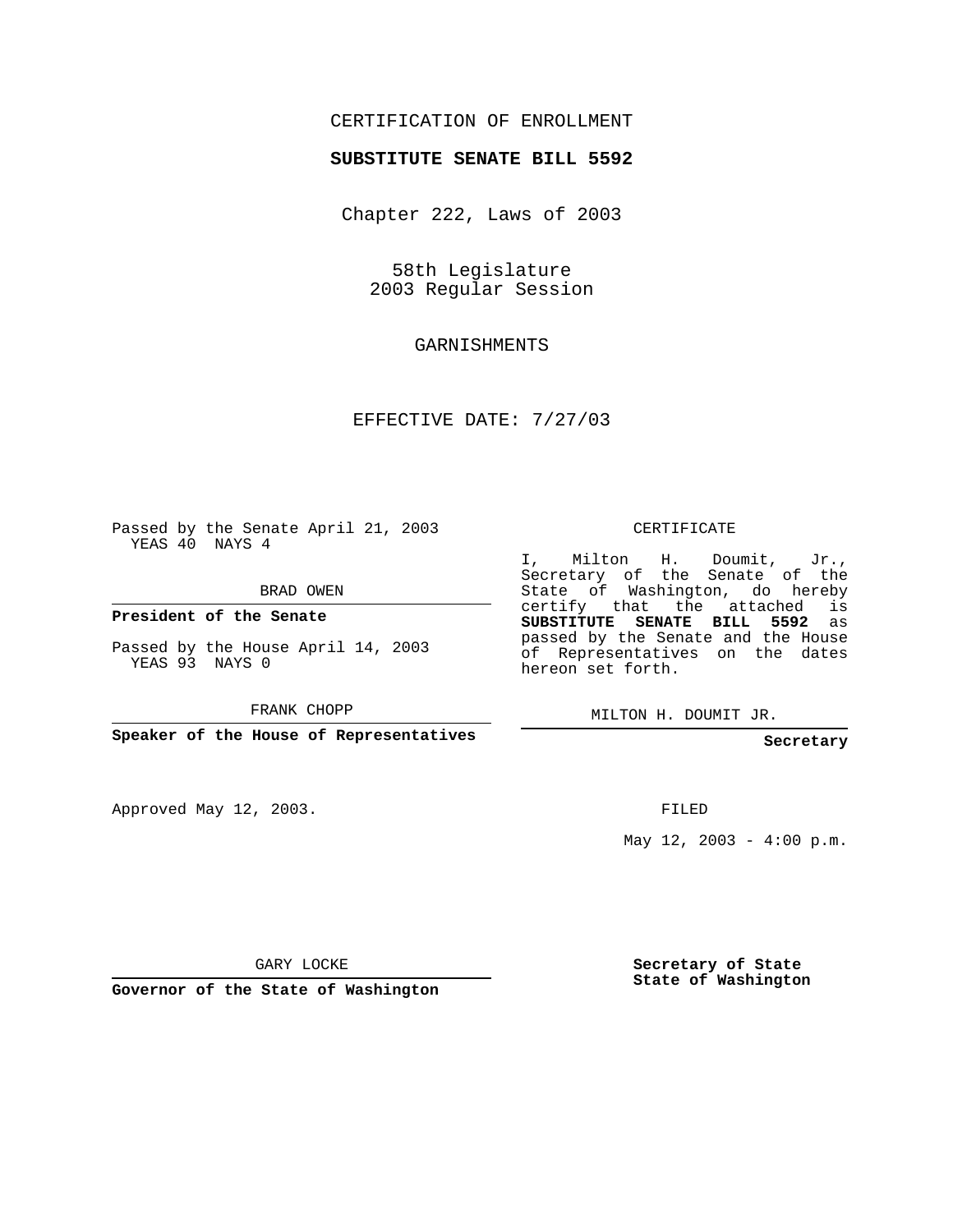## **SUBSTITUTE SENATE BILL 5592** \_\_\_\_\_\_\_\_\_\_\_\_\_\_\_\_\_\_\_\_\_\_\_\_\_\_\_\_\_\_\_\_\_\_\_\_\_\_\_\_\_\_\_\_\_

\_\_\_\_\_\_\_\_\_\_\_\_\_\_\_\_\_\_\_\_\_\_\_\_\_\_\_\_\_\_\_\_\_\_\_\_\_\_\_\_\_\_\_\_\_

AS AMENDED BY THE HOUSE

Passed Legislature - 2003 Regular Session

#### **State of Washington 58th Legislature 2003 Regular Session**

**By** Senate Committee on Judiciary (originally sponsored by Senators Mulliken, Eide, Johnson, Haugen, Sheahan and McCaslin)

READ FIRST TIME 03/03/03.

 AN ACT Relating to garnishments; amending RCW 6.27.020, 6.27.070, 6.27.100, 6.27.130, 6.27.140, 6.27.160, 6.27.190, 6.27.200, 6.27.250, 6.27.265, 6.27.320, 6.27.340, 6.27.350, 3.62.060, 6.27.010, and 6.27.060; and reenacting and amending RCW 6.27.040.

5 BE IT ENACTED BY THE LEGISLATURE OF THE STATE OF WASHINGTON:

 6 **Sec. 1.** RCW 6.27.020 and 1987 c 442 s 1002 are each amended to 7 read as follows:

 (1) The clerks of the superior courts and district courts of this state may issue writs of garnishment returnable to their respective courts for the benefit of a judgment creditor who has a judgment wholly or partially unsatisfied in the court from which the garnishment is 12 sought.

 (2) Writs of garnishment may be issued in district court with like effect by the attorney of record for the judgment creditor, and the 15 <u>form of writ shall be substantially the same as when issued by the</u> court except that it shall be subscribed only by the signature of such attorney.

18 (3) Except as otherwise provided in RCW 6.27.040 and 6.27.330, the 19 superior courts and district courts of this state may issue prejudgment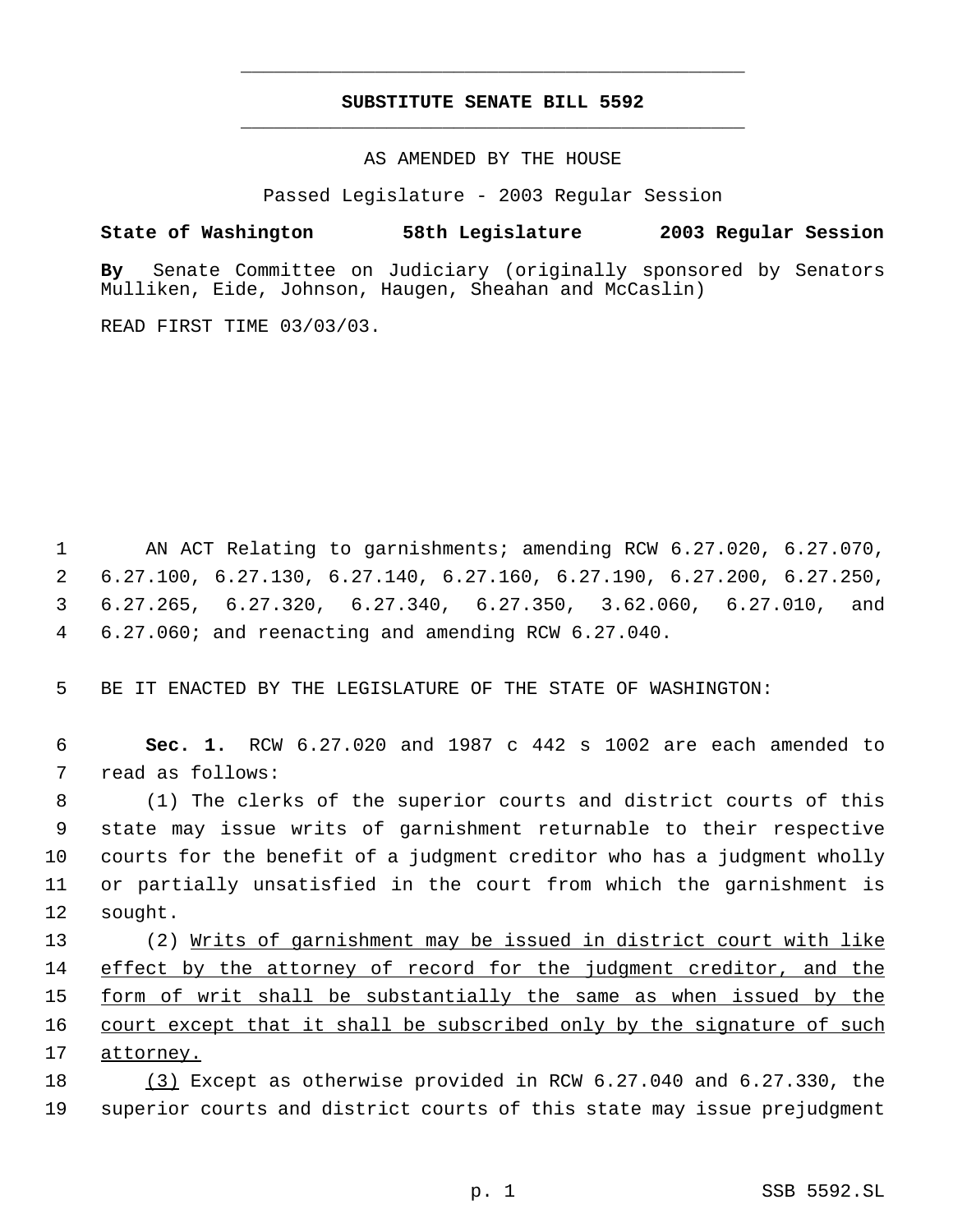writs of garnishment to a plaintiff at the time of commencement of an action or at any time afterward, subject to the requirements of chapter 6.26 RCW.

 **Sec. 2.** RCW 6.27.040 and 1987 c 442 s 1004 and 1987 c 202 s 134 are each reenacted and amended to read as follows:

 (1) The state of Washington, all counties, cities, towns, school districts and other municipal corporations shall be subject to garnishment after judgment has been entered in the principal action, but not before, in the superior and district courts, in the same manner and with the same effect, as provided in the case of other garnishees. (2) The venue of any such garnishment proceeding shall be the same as for the original action, and the writ shall be issued by the clerk of the court having jurisdiction of such original action or by the 14 attorney of record for the judgment creditor in district court.

15 (3) The writ of garnishment shall be served ((in the same manner 16 and)) upon the same officer as is required for service of summons upon the commencement of a civil action against the state, county, city, town, school district, or other municipal corporation, as the case may be.

 **Sec. 3.** RCW 6.27.070 and 1987 c 442 s 1007 are each amended to read as follows:

22 (1) When application for a writ of garnishment is made by a judgment creditor and the requirements of RCW 6.27.060 have been complied with, the clerk shall docket the case in the names of the judgment creditor as plaintiff, the judgment debtor as defendant, and the garnishee as garnishee defendant, and shall immediately issue and deliver a writ of garnishment to the judgment creditor in the form prescribed in RCW 6.27.100, directed to the garnishee, commanding the garnishee to answer said writ on forms served with the writ and complying with RCW 6.27.190 within twenty days after the service of the 31 writ upon the garnishee. The clerk shall likewise docket the case when a writ of garnishment issued by the attorney of record of a judgment 33 creditor is filed. Whether a writ is issued by the clerk or an attorney, the clerk shall bear no responsibility for errors contained in the writ.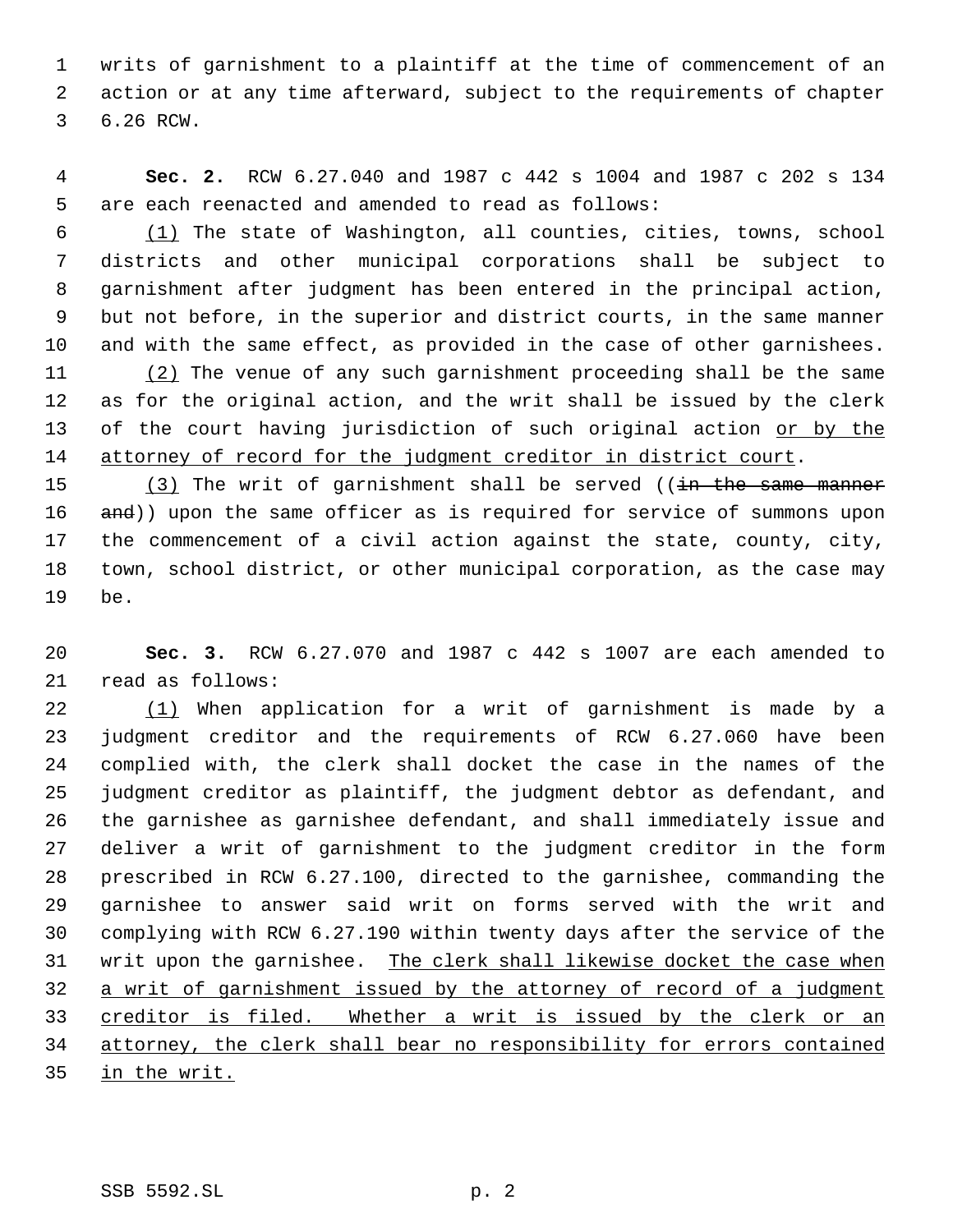(2) The writ of garnishment shall be dated and attested as in the form prescribed in RCW 6.27.100. The name and office address of the plaintiff's attorney shall be indorsed thereon or, in case the plaintiff has no attorney, the name and address of the plaintiff shall be indorsed thereon. The address of the clerk's office shall appear at the bottom of the writ.

 **Sec. 4.** RCW 6.27.100 and 2000 c 72 s 3 are each amended to read as follows:

9 (1) The writ shall be substantially in the following form( $($ ÷ 10 PROVIDED, That)), but if the writ is issued under a court order or judgment for child support, the following statement shall appear conspicuously in the caption: "This garnishment is based on a judgment 13 or court order for child support"((: AND PROVIDED FURTHER, That)); and if the garnishment is for a continuing lien, the form shall be modified 15 as provided in RCW 6.27.340((: AND PROVIDED FURTHER, That)); and if the writ is not directed to an employer for the purpose of garnishing a defendant's earnings, the paragraph relating to the earnings exemption may be omitted and the paragraph relating to the deduction of 19 processing fees may be omitted; and if the writ is issued by an attorney, the writ shall be revised as indicated in subsection (2) of 21 this section:

| 22  | "IN THE  COURT                        |                    |
|-----|---------------------------------------|--------------------|
| 23  | OF THE STATE OF WASHINGTON IN AND FOR |                    |
| 24  | THE COUNTY OF                         |                    |
| 25  |                                       |                    |
| 26  | Plaintiff,                            | $No. \ldots$       |
| 2.7 | VS.                                   |                    |
| 28  |                                       | <b>WRIT OF</b>     |
| 29  | Defendant                             | <b>GARNISHMENT</b> |
| 30  |                                       |                    |
| 31  | Garnishee                             |                    |
| 32  | THE STATE OF WASHINGTON TO:           |                    |
| 33  |                                       | Garnishee          |
| 34  |                                       |                    |
| 35  | Defendant                             |                    |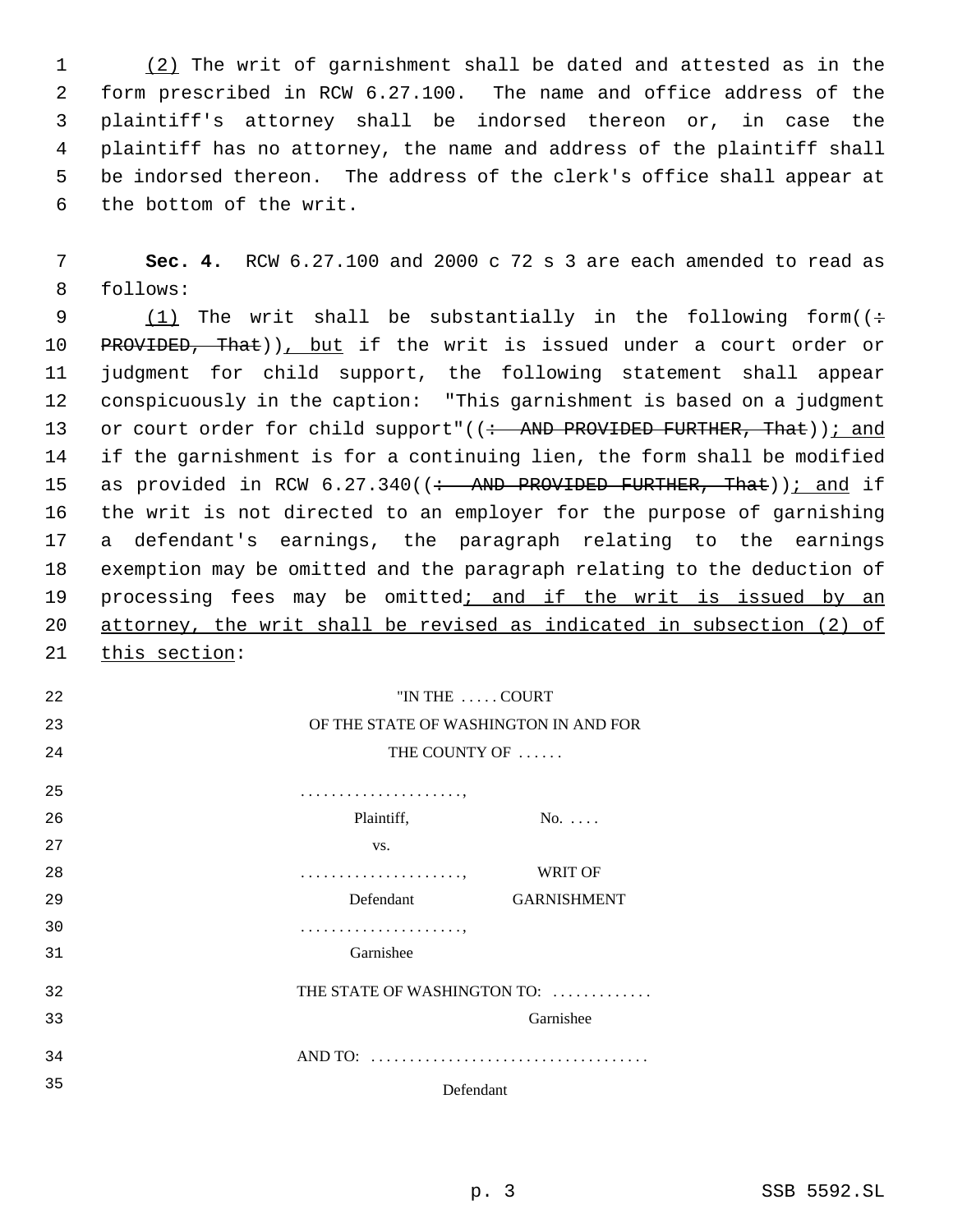| $\mathbf 1$ | The above-named plaintiff has applied for a writ of              |
|-------------|------------------------------------------------------------------|
| 2           | garnishment against you, claiming that the above-named           |
| 3           | defendant is indebted to plaintiff and that the amount to be     |
| 4           | held to satisfy that indebtedness is $\$\ldots$ , consisting of: |
| 5           | Balance on Judgment or Amount of Claim<br>$\mathbb{S}$           |
| 6           | $\hat{\mathbb{S}}$<br>Interest under Judgment from  to           |
| 7           | $\mathsf{\$}\ldots$ .<br>Taxable Costs and Attorneys' Fees       |
| 8           | <b>Estimated Garnishment Costs:</b>                              |
| 9           | Filing Fee<br>$\mathsf{\$} \ldots$                               |
| 10          | $\frac{1}{2}$<br>Service and Affidavit Fees                      |
| 11          | $\$\ldots$<br>Postage and Costs of Certified Mail                |
| 12          | $S \ldots$<br>Answer Fee or Fees (If applicable)                 |
| 13          | $\$\ldots$ .<br>Garnishment Attorney Fee                         |
| 14          | $\$\ldots$<br>Other                                              |

15 YOU ARE HEREBY COMMANDED, unless otherwise directed by the court, 16 by the attorney of record for the plaintiff, or by this writ, not to pay any debt, whether earnings subject to this garnishment or any other debt, owed to the defendant at the time this writ was served and not to deliver, sell, or transfer, or recognize any sale or transfer of, any personal property or effects of the defendant in your possession or control at the time when this writ was served. Any such payment, delivery, sale, or transfer is void to the extent necessary to satisfy the plaintiff's claim and costs for this writ with interest.

 YOU ARE FURTHER COMMANDED to answer this writ by filling in the attached form according to the instructions in this writ and in the answer forms and, within twenty days after the service of the writ upon you, to mail or deliver the original of such answer to the court, one copy to the plaintiff or the plaintiff's attorney, and one copy to the defendant, in the envelopes provided.

 If, at the time this writ was served, you owed the defendant any earnings (that is, wages, salary, commission, bonus, or other compensation for personal services or any periodic payments pursuant to 33 a nongovernmental pension or retirement program), the defendant is entitled to receive amounts that are exempt from garnishment under federal and state law. You must pay the exempt amounts to the defendant on the day you would customarily pay the compensation or other periodic payment. As more fully explained in the answer, the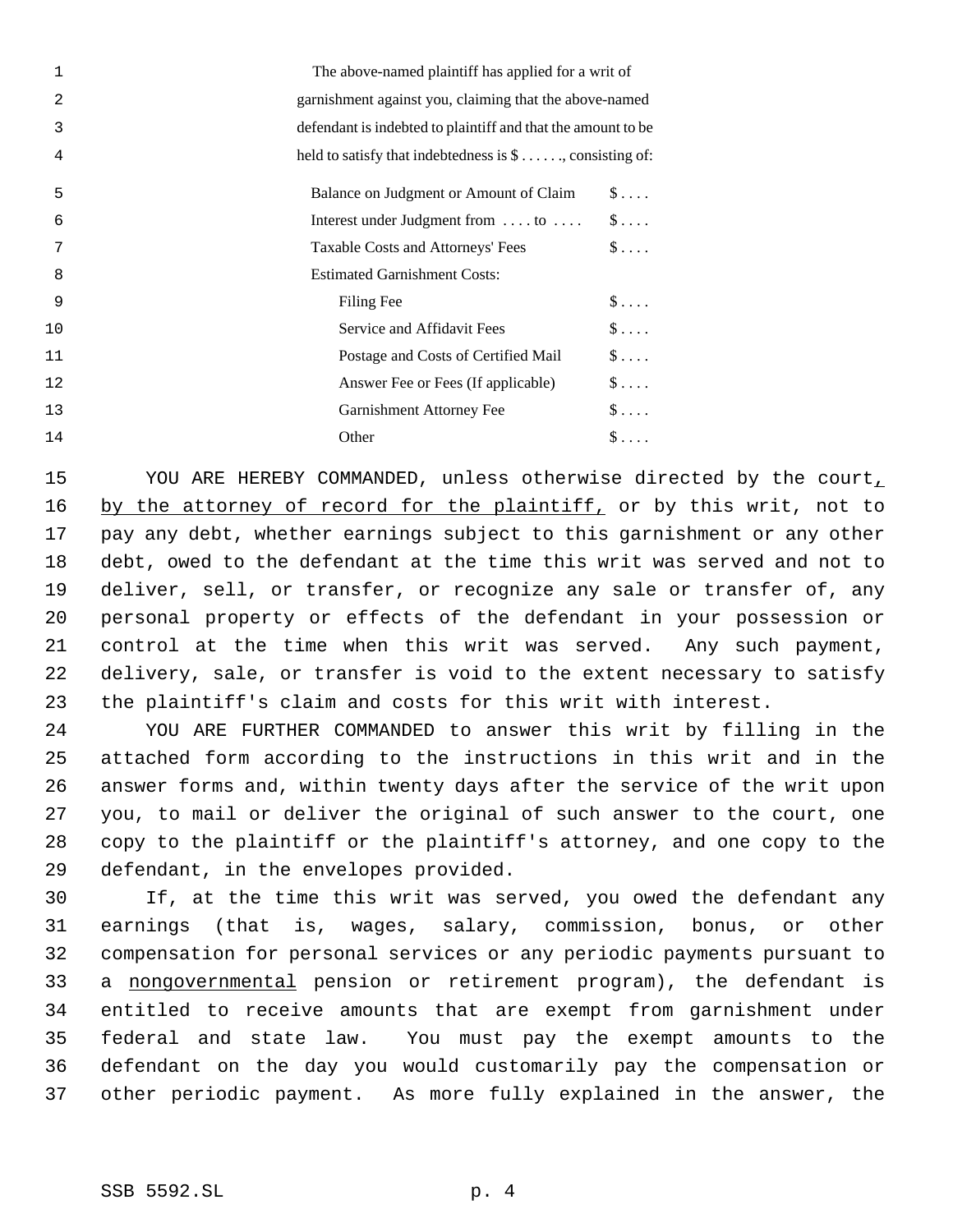basic exempt amount is the greater of seventy-five percent of disposable earnings or a minimum amount determined by reference to the employee's pay period, to be calculated as provided in the answer. However, if this writ carries a statement in the heading that "This garnishment is based on a judgment or court order for child support," the basic exempt amount is forty percent of disposable earnings.

 IF THIS IS A WRIT FOR A CONTINUING LIEN ON EARNINGS, YOU MAY DEDUCT A PROCESSING FEE FROM THE REMAINDER OF THE EMPLOYEE'S EARNINGS AFTER WITHHOLDING UNDER THIS WRIT. THE PROCESSING FEE MAY NOT EXCEED TWENTY DOLLARS FOR THE FIRST ANSWER AND TEN DOLLARS AT THE TIME YOU SUBMIT THE SECOND ANSWER.

 If you owe the defendant a debt payable in money in excess of the amount set forth in the first paragraph of this writ, hold only the amount set forth in the first paragraph and any processing fee if one is charged and release all additional funds or property to defendant.

 IF YOU FAIL TO ANSWER THIS WRIT AS COMMANDED, A JUDGMENT MAY BE ENTERED AGAINST YOU FOR THE FULL AMOUNT OF THE PLAINTIFF'S CLAIM AGAINST THE DEFENDANT WITH ACCRUING INTEREST, ATTORNEY FEES, AND COSTS WHETHER OR NOT YOU OWE ANYTHING TO THE DEFENDANT. IF YOU PROPERLY ANSWER THIS WRIT, ANY JUDGMENT AGAINST YOU WILL NOT EXCEED THE AMOUNT OF ANY NONEXEMPT DEBT OR THE VALUE OF ANY NONEXEMPT PROPERTY OR EFFECTS IN YOUR POSSESSION OR CONTROL.

 JUDGMENT MAY ALSO BE ENTERED AGAINST THE DEFENDANT FOR COSTS AND FEES INCURRED BY THE PLAINTIFF.

 Witness, the Honorable . . . . . . . ., Judge of the above-entitled 26 Court, and the seal thereof, this  $\ldots$  . day of  $\ldots$  . . ., 20. . .

[Seal]

| 28 |    | .<br>.           |           |  |                                                       |  |
|----|----|------------------|-----------|--|-------------------------------------------------------|--|
| 29 |    | Attorney for     | Clerk of  |  |                                                       |  |
| 30 |    | Plaintiff (or    | the Court |  |                                                       |  |
| 31 |    | Plaintiff, if no |           |  |                                                       |  |
| 32 |    | attorney)        |           |  |                                                       |  |
| 33 |    | .<br>.           |           |  |                                                       |  |
| 34 |    | Address          | <b>By</b> |  |                                                       |  |
| 35 |    |                  |           |  |                                                       |  |
| 36 |    |                  | Address"  |  |                                                       |  |
| 37 | It |                  |           |  | an attorney issues the writ of garnishment, the final |  |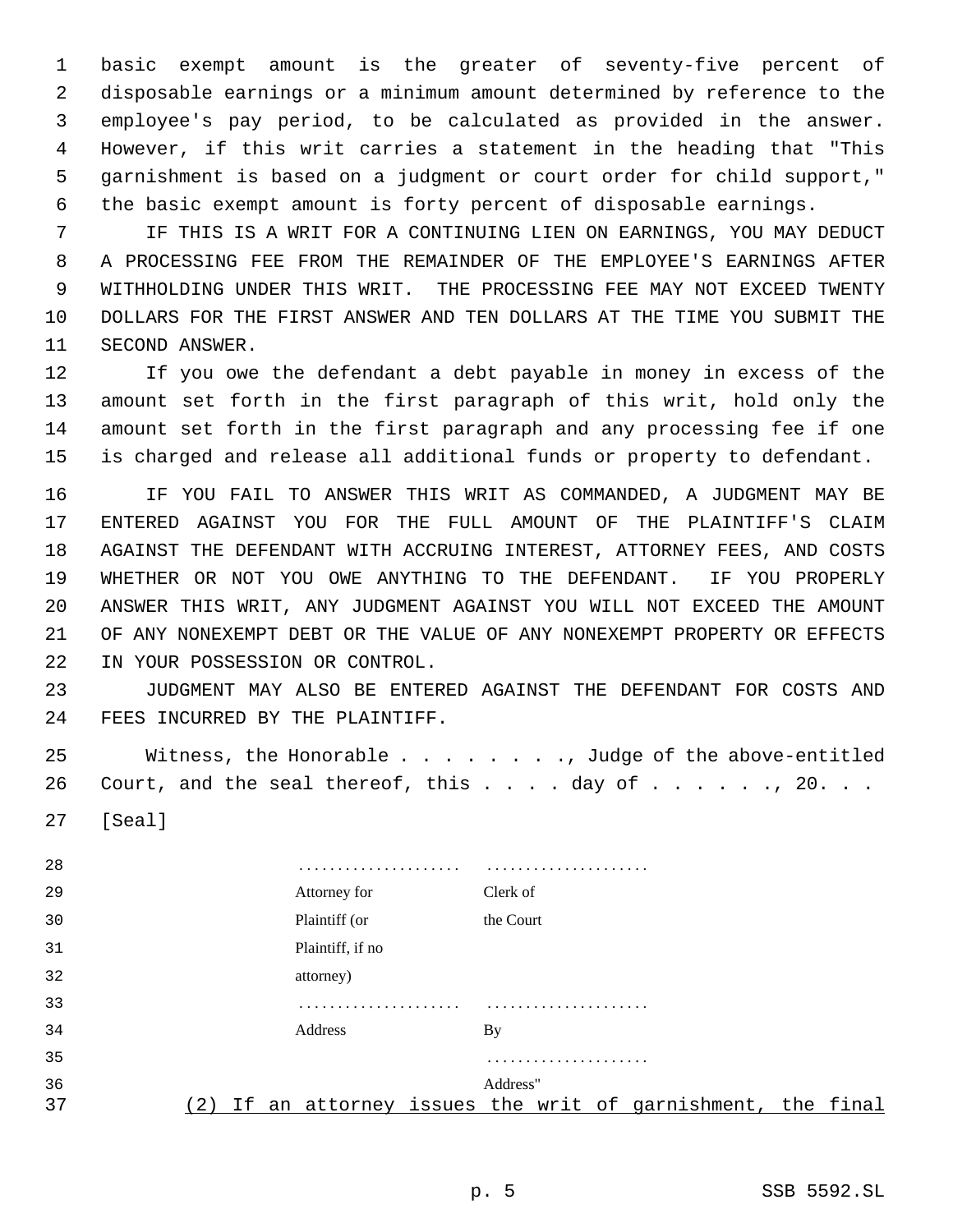paragraph of the writ, containing the date, and the subscripted attorney and clerk provisions, shall be replaced with text in substantially the following form: "This writ is issued by the undersigned attorney of record for plaintiff under the authority of chapter 6.27 of the Revised Code of

 Washington, and must be complied with in the same manner as a writ issued by the clerk of the court.

| 9  | Dated this $\dots \dots$ day of $\dots \dots \dots$ , 20 |                             |
|----|----------------------------------------------------------|-----------------------------|
| 10 |                                                          |                             |
| 11 |                                                          |                             |
| 12 | <b>Attorney for Plaintiff</b>                            |                             |
| 13 |                                                          |                             |
| 14 | Address"                                                 | Address of the Clerk of the |
| 15 |                                                          | Court                       |

# **Sec. 5.** RCW 6.27.130 and 1988 c 231 s 27 are each amended to read as follows:

 (1) When a writ is issued under a judgment, on or before the date of service of the writ on the garnishee, the judgment creditor shall mail or cause to be mailed to the judgment debtor, by certified mail, addressed to the last known post office address of the judgment debtor, 22 (a) a copy of the writ and a copy of the  $($   $\frac{1}{1}$ udgment or, if it is a 23 district court judgment, a copy of the)) judgment creditor's affidavit submitted in application for the writ, and (b) if the judgment debtor is an individual, the notice and claim form prescribed in RCW 6.27.140. In the alternative, on or before the day of the service of the writ on the garnishee or within two days thereafter, the stated documents shall be served on the judgment debtor in the same manner as is required for personal service of summons upon a party to an action.

 (2) The requirements of this section shall not be jurisdictional, but (a) no disbursement order or judgment against the garnishee defendant shall be entered unless there is on file the return or affidavit of service or mailing required by subsection (3) of this section, and (b) if the copies of the writ and judgment or affidavit, and the notice and claim form if the defendant is an individual, are not mailed or served as herein provided, or if any irregularity appears with respect to the mailing or service, the court, in its discretion,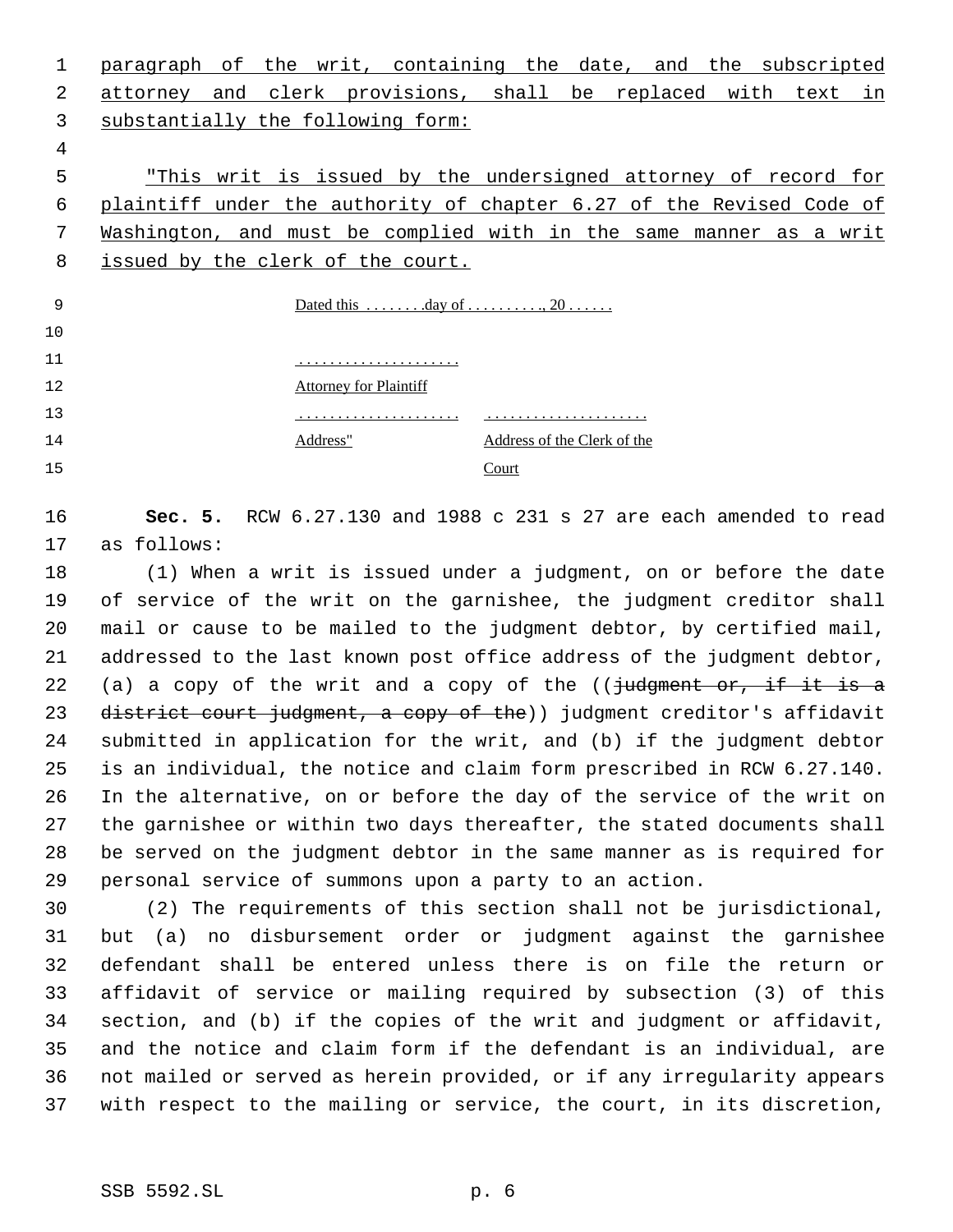on motion of the judgment debtor promptly made and supported by affidavit showing that the judgment debtor has suffered substantial injury from the plaintiff's failure to mail or otherwise to serve such copies, may set aside the garnishment and award to the judgment debtor an amount equal to the damages suffered because of such failure.

 (3) If the service on the judgment debtor is made by a sheriff, the sheriff shall file with the clerk of the court that issued the writ a signed return showing the time, place, and manner of service and that the copy of the writ was accompanied by a copy of a judgment or affidavit, and by a notice and claim form if required by this section, and shall note thereon fees for making such service. If service is made by any person other than a sheriff, such person shall file an affidavit including the same information and showing qualifications to make such service. If service on the judgment debtor is made by mail, the person making the mailing shall file an affidavit including the same information as required for return on service and, in addition, showing the address of the mailing and attaching the return receipt or the mailing should it be returned to the sender as undeliverable.

 **Sec. 6.** RCW 6.27.140 and 1997 c 59 s 2 are each amended to read as follows:

 (1) The notice required by RCW 6.27.130(1) to be mailed to or served on an individual judgment debtor shall be in the following form, printed or typed in type no smaller than elite type:

 NOTICE OF GARNISHMENT AND OF YOUR RIGHTS

26 A Writ of Garnishment issued  $(\overline{by})$  in a Washington court has been or will be served on the garnishee named in the attached copy of the writ. After receipt of the writ, the garnishee is required to withhold payment of any money that was due to you and to withhold any other property of yours that the garnishee held or controlled. This notice of your rights is required by law.

YOU HAVE THE FOLLOWING EXEMPTION RIGHTS:

 WAGES. If the garnishee is your employer who owes wages or other personal earnings to you, your employer is required to pay amounts to you that are exempt under state and federal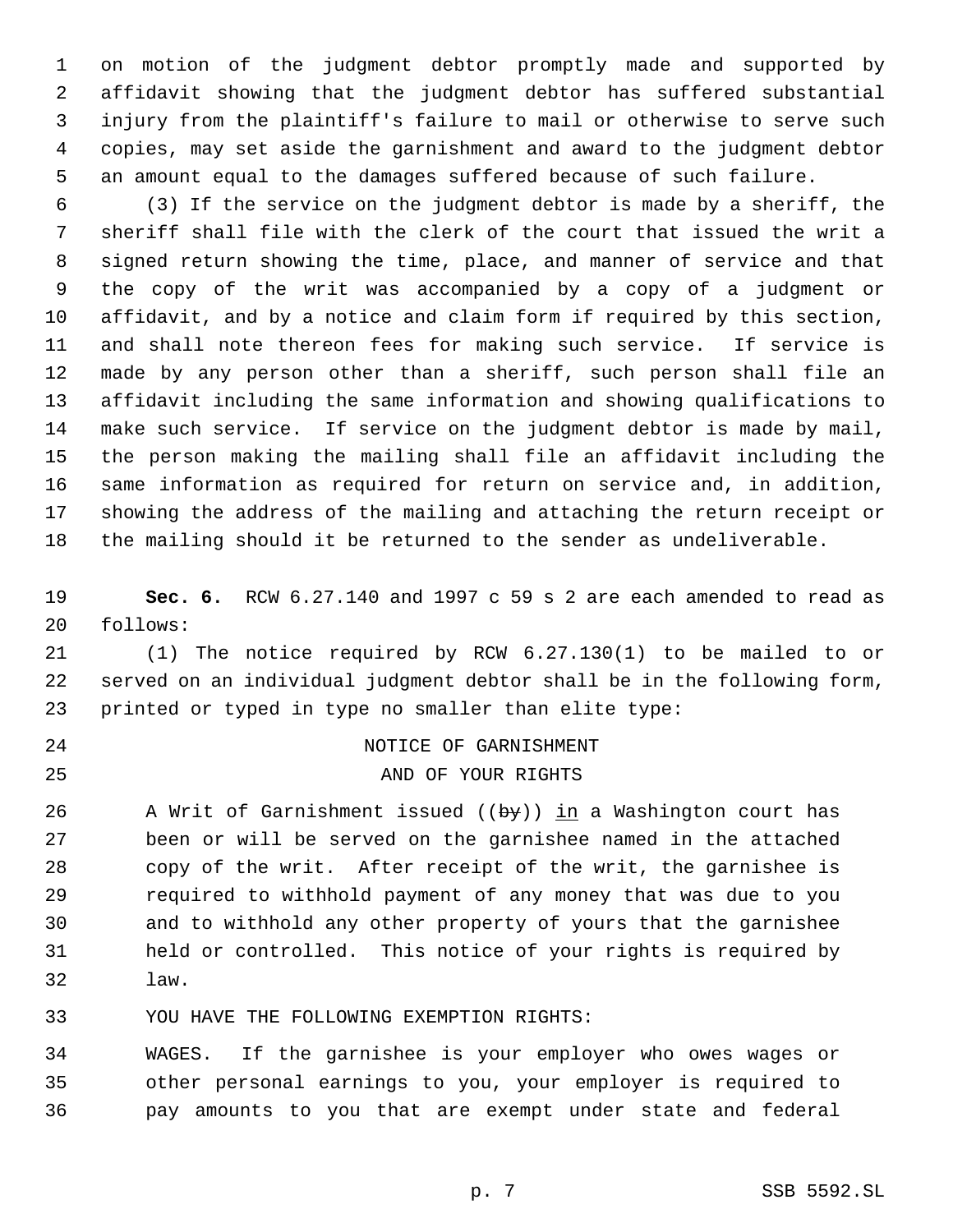laws, as explained in the writ of garnishment. You should receive a copy of your employer's answer, which will show how the exempt amount was calculated. If the garnishment is for child support, the exempt amount paid to you will be forty percent of wages due you, but if you are supporting a spouse or dependent child, you are entitled to claim an additional ten percent as exempt.

 BANK ACCOUNTS. If the garnishee is a bank or other institution with which you have an account in which you have deposited benefits such as Temporary Assistance for Needy Families, Supplemental Security Income (SSI), Social Security, veterans' benefits, unemployment compensation, or a United States pension, you may claim the account as fully exempt if you have deposited only such benefit funds in the account. It may be partially exempt even though you have deposited money from other sources in the same account. An exemption is also available under RCW 26.16.200, providing that funds in a community bank account that can be identified as the earnings of a stepparent are exempt from a garnishment on the child support obligation of the parent.

 OTHER EXEMPTIONS. If the garnishee holds other property of yours, some or all of it may be exempt under RCW 6.15.010, a Washington statute that exempts up to five hundred dollars of property of your choice (including up to one hundred dollars in cash or in a bank account) and certain property such as household furnishings, tools of trade, and a motor vehicle (all limited by differing dollar values).

 HOW TO CLAIM EXEMPTIONS. Fill out the enclosed claim form and mail or deliver it as described in instructions on the claim form. If the plaintiff does not object to your claim, the funds or other property that you have claimed as exempt must be released not later than 10 days after the plaintiff receives your claim form. If the plaintiff objects, the law requires a hearing not later than 14 days after the plaintiff receives your claim form, and notice of the objection and hearing date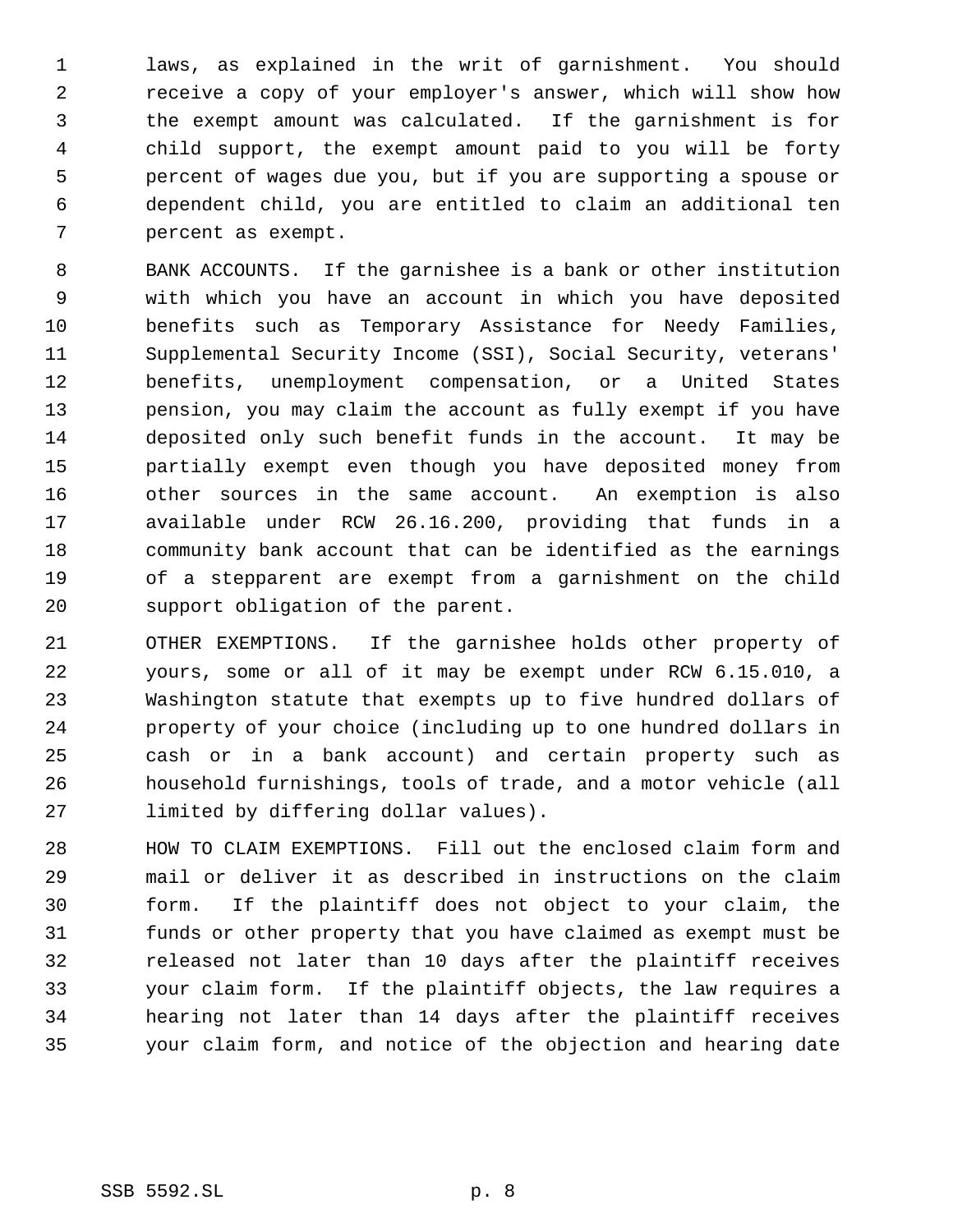| 1  | will be mailed to you at the address that you put on the claim          |
|----|-------------------------------------------------------------------------|
| 2  | form.                                                                   |
| 3  | THE LAW ALSO PROVIDES OTHER EXEMPTION RIGHTS. IF NECESSARY, AN          |
| 4  | ATTORNEY CAN ASSIST YOU TO ASSERT THESE AND OTHER RIGHTS, BUT           |
| 5  | YOU MUST ACT IMMEDIATELY TO AVOID LOSS OF RIGHTS BY DELAY.              |
| 6  | (2) The claim form required by RCW 6.27.130(1) to be mailed to or       |
| 7  | served on an individual judgment debtor shall be in the following form, |
| 8  | printed or typed in type no smaller than elite type:                    |
| 9  | [Caption to be filled in by judgment creditor]                          |
| 10 | or plaintiff before mailing.]                                           |
| 11 |                                                                         |
| 12 | Name of Court                                                           |
| 13 | No                                                                      |
| 14 | Plaintiff,                                                              |
| 15 | VS.                                                                     |
| 16 | <b>EXEMPTION CLAIM</b>                                                  |
| 17 | Defendant,                                                              |
| 18 | .                                                                       |
| 19 | Garnishee Defendant                                                     |
| 20 | <b>INSTRUCTIONS:</b>                                                    |
| 21 | 1.<br>Read this whole form after reading the enclosed                   |
| 22 | notice. Then put an X in the box or boxes that                          |
| 23 | describe your exemption claim or claims and write                       |
| 24 | in the necessary information on the blank lines. If                     |
| 25 | additional space is needed, use the bottom of the                       |
| 26 | last page or attach another sheet.                                      |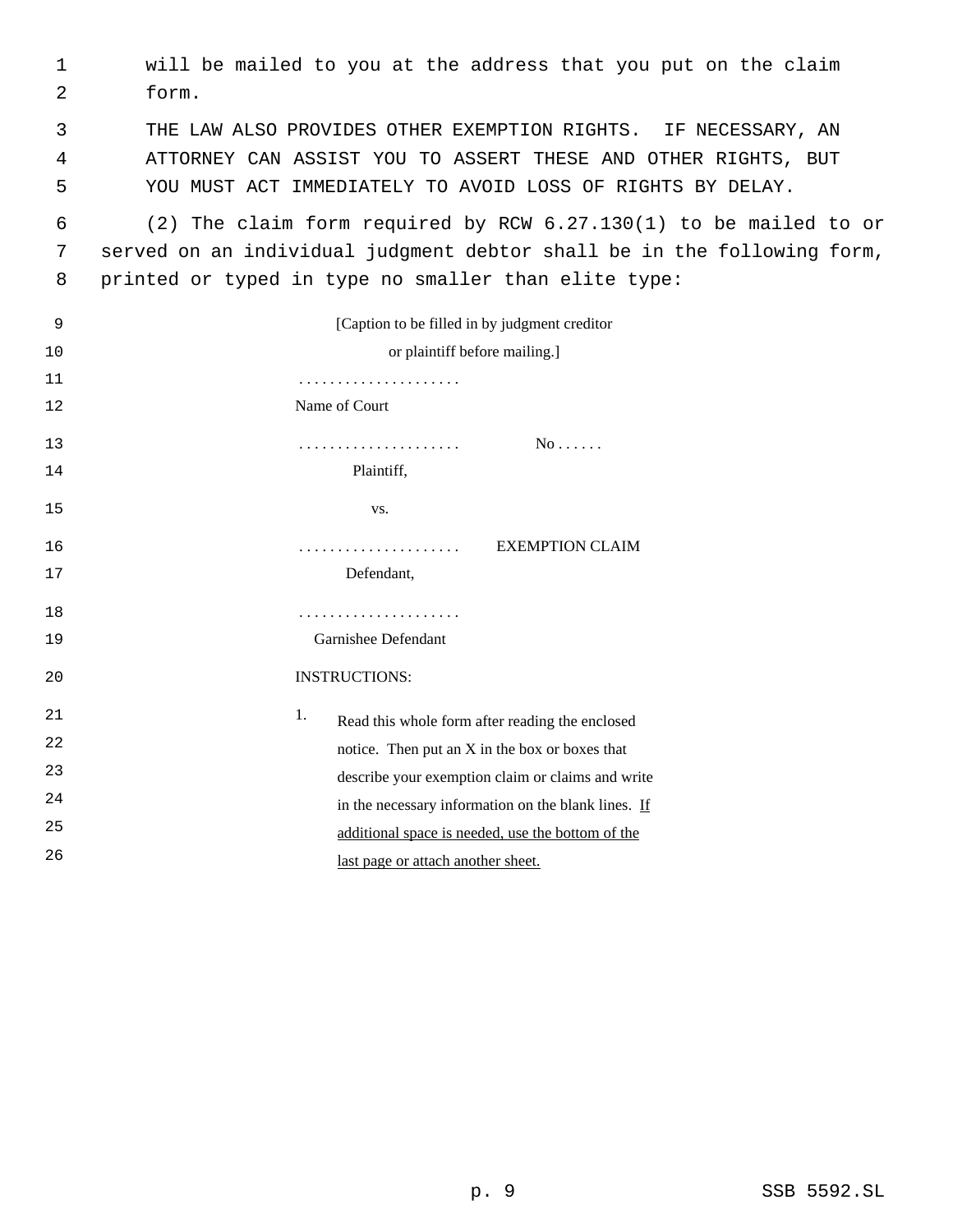| 1  | 2.<br>Make two copies of the completed form. Deliver                                  |
|----|---------------------------------------------------------------------------------------|
| 2  | the original form by first class mail or in person to                                 |
| 3  | the clerk of the court, whose address is shown at the                                 |
| 4  | bottom of the writ of garnishment. Deliver one of                                     |
| 5  | the copies by first class mail or in person to the                                    |
| 6  | plaintiff or plaintiff's attorney, whose name and                                     |
| 7  | address are shown at the bottom of the writ. Keep                                     |
| 8  | the other copy. YOU SHOULD DO THIS AS                                                 |
| 9  | QUICKLY AS POSSIBLE, BUT NO LATER                                                     |
| 10 | THAN 28 DAYS (4 WEEKS) AFTER THE DATE                                                 |
| 11 | ON THE WRIT.                                                                          |
| 12 | I/We claim the following money or property as exempt:                                 |
| 13 | IF BANK ACCOUNT IS GARNISHED:                                                         |
| 14 | [ ] The account contains payments from:                                               |
| 15 | $\begin{bmatrix} 1 \end{bmatrix}$<br>Temporary assistance for needy families, SSI, or |
| 16 | other public assistance. I receive $\$\ldots$ .                                       |
| 17 | monthly.                                                                              |
| 18 | Social Security. I receive \$ monthly.<br>$\Box$                                      |
| 19 | Veterans' Benefits. I receive \$ monthly.<br>$\Box$                                   |
| 20 | U.S. Government Pension. I receive \$<br>$\Box$                                       |
| 21 | monthly.                                                                              |
| 22 | Unemployment Compensation. I receive \$<br>$\Box$                                     |
| 23 | monthly.                                                                              |
| 24 | [ ] Child support. I receive \$ monthly.                                              |
| 25 | $\Box$<br>Other. Explain                                                              |
| 26 |                                                                                       |
| 27 | IF EXEMPTION IN BANK ACCOUNT IS CLAIMED,                                              |
| 28 | ANSWER ONE OR BOTH OF THE FOLLOWING:                                                  |
| 29 | No money other than from above payments are in<br>$\Box$                              |
| 30 | the account.                                                                          |
| 31 | Moneys in addition to the above payments have<br>$\Box$                               |
| 32 | been deposited in the account. Explain $\dots$                                        |
| 33 |                                                                                       |
| 34 |                                                                                       |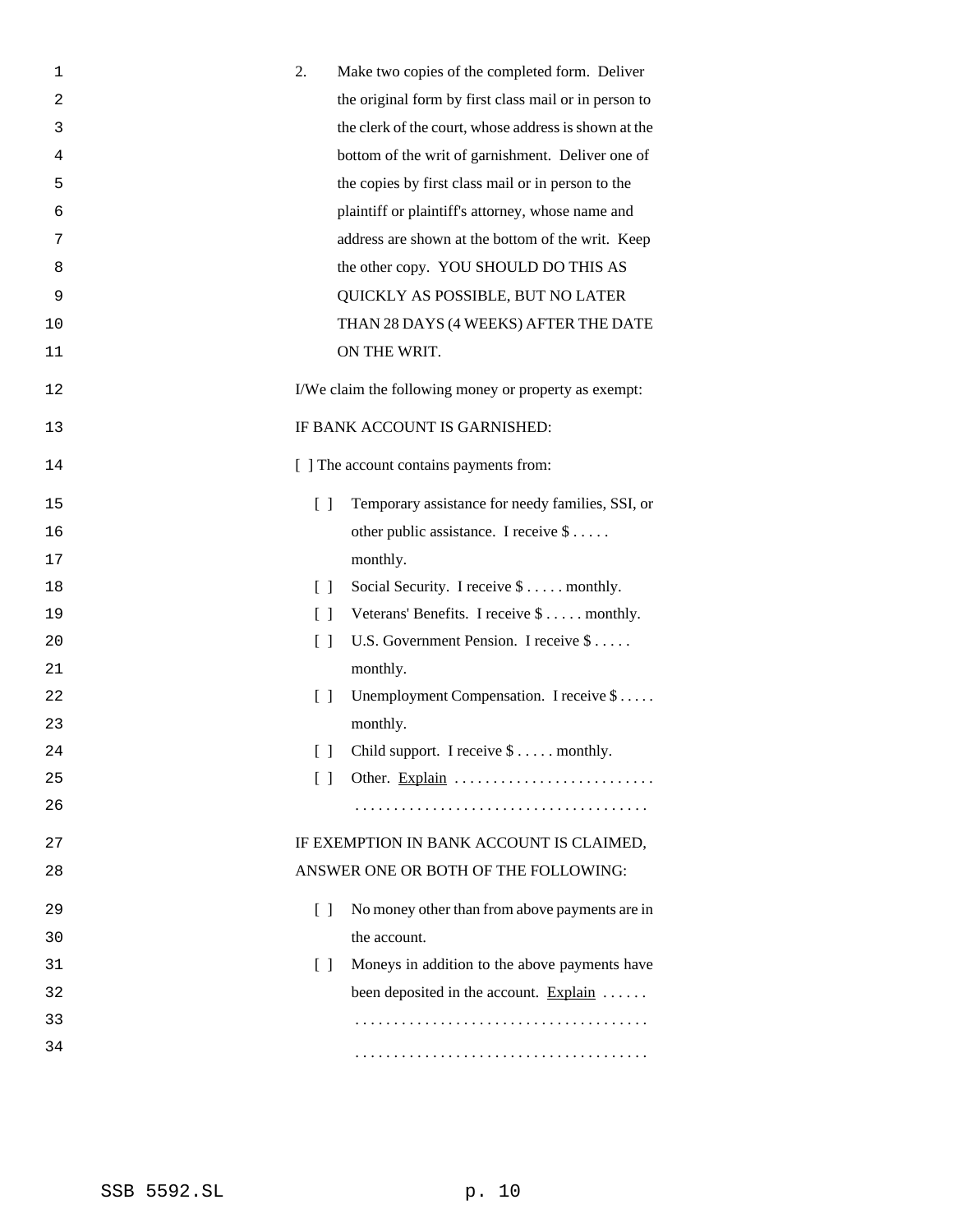| 1  | IF EARNINGS ARE GARNISHED FOR CHILD                                                 |                                                                    |
|----|-------------------------------------------------------------------------------------|--------------------------------------------------------------------|
| 2  | <b>SUPPORT:</b>                                                                     |                                                                    |
| 3  | I claim maximum exemption.<br>$\Box$                                                |                                                                    |
| 4  | $\Box$                                                                              | I am supporting another child or other children.                   |
| 5  | I am supporting a husband or a wife.<br>$\Box$                                      |                                                                    |
| 6  | IF PENSION OR RETIREMENT BENEFITS ARE                                               |                                                                    |
| 7  | <b>GARNISHED:</b>                                                                   |                                                                    |
| 8  | $\begin{bmatrix} 1 \end{bmatrix}$<br>Name and address of employer who is paying the |                                                                    |
| 9  |                                                                                     |                                                                    |
| 10 |                                                                                     |                                                                    |
| 11 | <b>OTHER PROPERTY:</b>                                                              |                                                                    |
| 12 | $\left[ \begin{array}{c} \end{array} \right]$<br>Describe property                  |                                                                    |
| 13 |                                                                                     |                                                                    |
| 14 | (If you claim other personal property as exempt, you                                |                                                                    |
| 15 | must attach a list of all other personal property that                              |                                                                    |
| 16 | you own.)                                                                           |                                                                    |
| 17 | .                                                                                   |                                                                    |
| 18 | Print: Your name                                                                    | If married,                                                        |
| 19 |                                                                                     | name of husband/wife                                               |
| 20 | .                                                                                   |                                                                    |
| 21 | Your signature                                                                      | Signature of husband                                               |
| 22 |                                                                                     | or wife                                                            |
| 23 |                                                                                     |                                                                    |
| 24 | .                                                                                   |                                                                    |
| 25 | Address                                                                             | Address                                                            |
| 26 |                                                                                     | (if different from yours)                                          |
| 27 | .                                                                                   |                                                                    |
| 28 | Telephone number Telephone number                                                   |                                                                    |
| 29 |                                                                                     | (if different from yours)                                          |
| 30 | CAUTION:                                                                            | If the plaintiff objects to your claim, you will have to go        |
| 31 | to court and give proof of your claim. For example, if you claim that               |                                                                    |
| 32 |                                                                                     | a bank account is exempt, you may have to show the judge your bank |

judge your bank statements and papers that show the source of the money you deposited in the bank. Your claim may be granted more quickly if you attach copies of such proof to your claim.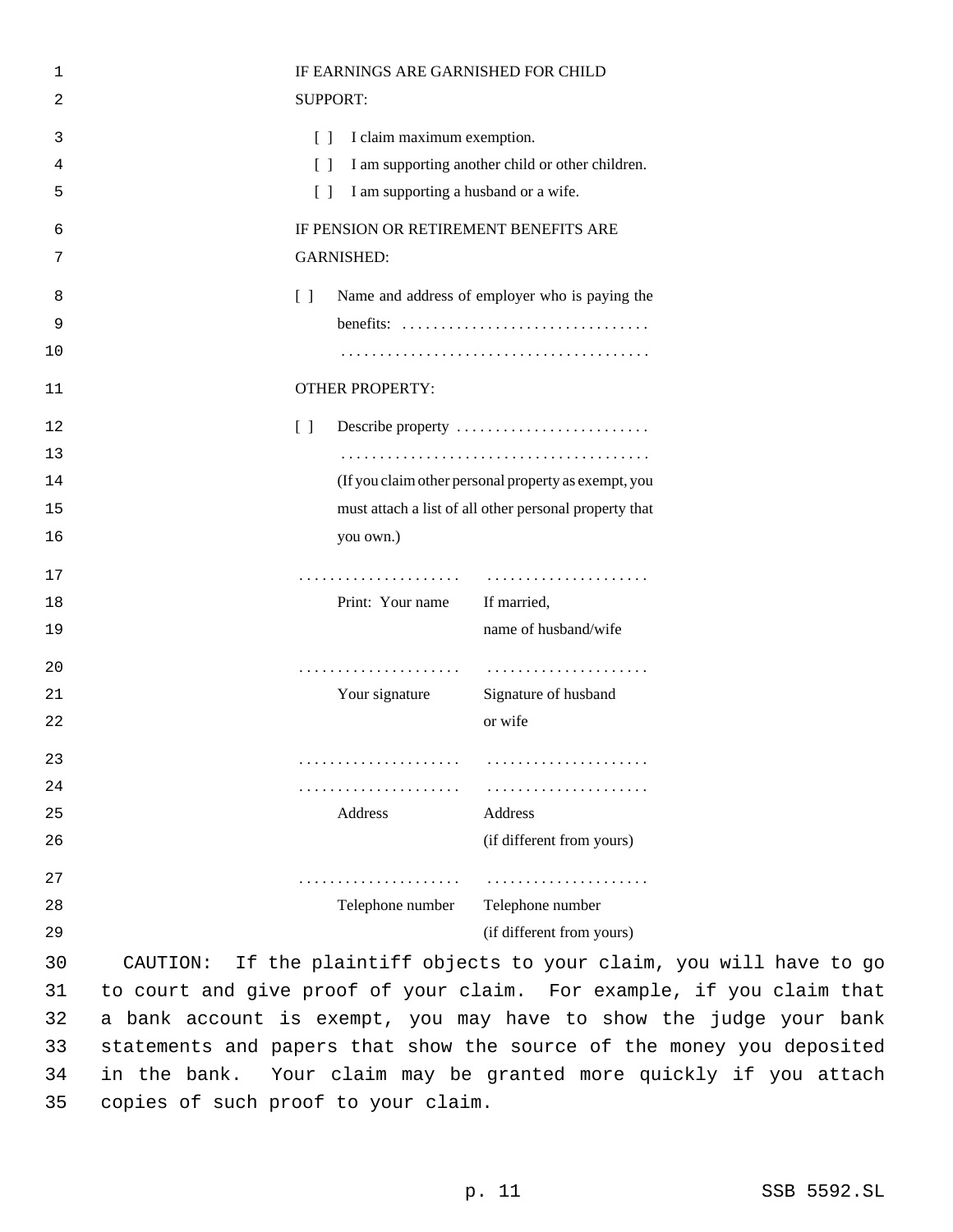IF THE JUDGE DENIES YOUR EXEMPTION CLAIM, YOU WILL HAVE TO PAY THE PLAINTIFF'S COSTS. IF THE JUDGE DECIDES THAT YOU DID NOT MAKE THE CLAIM IN GOOD FAITH, HE OR SHE MAY DECIDE THAT YOU MUST PAY THE PLAINTIFF'S ATTORNEY FEES.

 **Sec. 7.** RCW 6.27.160 and 2002 c 265 s 3 are each amended to read as follows:

 (1) A defendant may claim exemptions from garnishment in the manner specified by the statute that creates the exemption or by delivering to or mailing by first class mail to the clerk of the court out of which the writ was issued a declaration in substantially the following form or in the form set forth in RCW 6.27.140 and mailing a copy of the form by first class mail to the plaintiff or plaintiff's attorney at the address shown on the writ of garnishment, all not later than twenty- eight days after the date stated on the writ except that the time shall be extended to allow a declaration mailed or delivered to the clerk within twenty-one days after service of the writ on the garnishee if service on the garnishee is delayed more than seven days after the date of the writ.

| [NAME OF COURT]                                         |
|---------------------------------------------------------|
| $No. \ldots$ .                                          |
| Plaintiff                                               |
|                                                         |
| Defendant                                               |
| <b>CLAIM OF EXEMPTION</b>                               |
| Garnishee                                               |
| I/We claim the following described property or money as |
| exempt from execution:                                  |
|                                                         |
|                                                         |
|                                                         |
| I/We believe the property is exempt because:            |
|                                                         |
|                                                         |
|                                                         |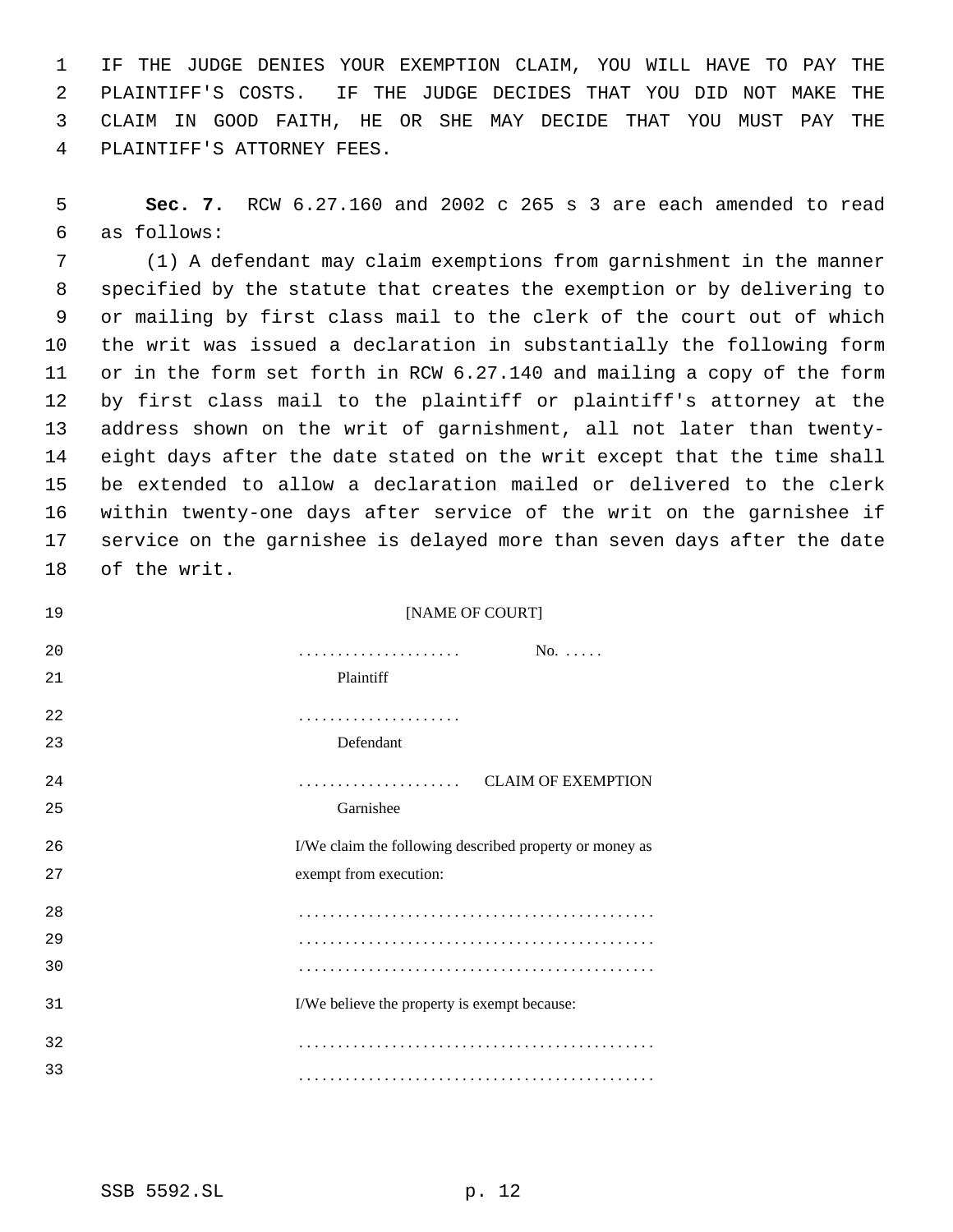| 2  | .                |                       |
|----|------------------|-----------------------|
| 3  | Print name       | Print name of spouse, |
| 4  |                  | if married            |
| 5  |                  |                       |
| 6  | Signature        | Signature             |
| 7  | .                |                       |
| 8  | Address          | Address               |
| 9  |                  | .                     |
| 10 | .                |                       |
| 11 | Telephone number | Telephone number      |
| 12 |                  |                       |

 (2) A plaintiff who wishes to object to an exemption claim must, not later than seven days after receipt of the claim, cause to be delivered or mailed to the defendant by first class mail, to the address shown on the exemption claim, a declaration by self, attorney, or agent, alleging the facts on which the objection is based, together with notice of date, time, and place of a hearing on the objection, which hearing the plaintiff must cause to be noted for a hearing date not later than fourteen days after the receipt of the claim. After a hearing on an objection to an exemption claim, the court shall award costs to the prevailing party and may also award an attorney's fee to the prevailing party if the court concludes that the exemption claim or the objection to the claim was not made in good faith. The defendant bears the burden of proving any claimed exemption, including the obligation to provide sufficient documentation to identify the source and amount of any claimed exempt funds.

 (3) If the plaintiff elects not to object to the claim of exemption, the plaintiff shall, not later than ten days after receipt of the claim, obtain from the court and deliver to the garnishee an order directing the garnishee to release such part of the debt, property, or effects as is covered by the exemption claim. If the plaintiff fails to obtain and deliver the order as required or otherwise to effect release of the exempt funds or property, the defendant shall be entitled to recover fifty dollars from the plaintiff, in addition to actual damages suffered by the defendant from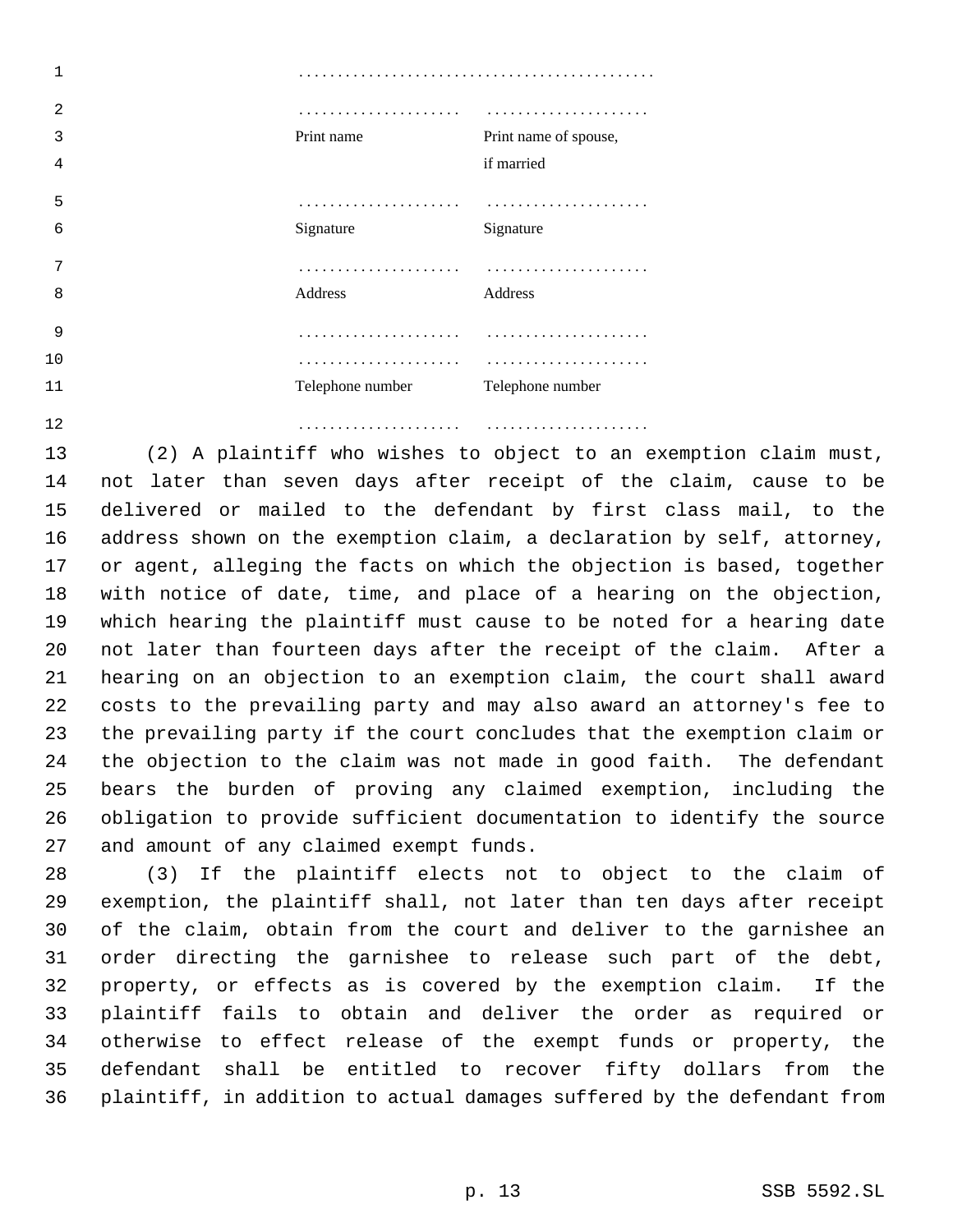| 1  | the failure to release the exempt property. The attorney of record for                                        |
|----|---------------------------------------------------------------------------------------------------------------|
| 2  | the plaintiff may, as an alternative to obtaining a court order                                               |
| 3  | releasing exempt funds, property, or effects, deliver to the garnishee                                        |
| 4  | and file with the court an authorization to release claimed exempt                                            |
| 5  | funds, property, or effects, signed by the attorney, in substantially                                         |
| 6  | the following form:                                                                                           |
|    |                                                                                                               |
| 7  | [NAME OF COURT]                                                                                               |
| 8  | <u>No.</u>                                                                                                    |
| 9  | Plaintiff,                                                                                                    |
| 10 | <b>RELEASE OF WRIT OF</b><br><u>VS.</u>                                                                       |
| 11 | <b>GARNISHMENT</b>                                                                                            |
| 12 |                                                                                                               |
| 13 | Defendant                                                                                                     |
| 14 |                                                                                                               |
| 15 | Garnishee.                                                                                                    |
| 16 |                                                                                                               |
| 17 | TO THE ABOVE-NAMED GARNISHEE                                                                                  |
| 18 | You are hereby directed by the attorney for plaintiff,                                                        |
| 19 | under the authority of chapter 6.27 of the Revised Code of                                                    |
| 20 | Washington, to release the writ of garnishment issued in                                                      |
| 21 | this cause on $\dots$ , as follows: $\dots$ , $\dots$ [indicate]                                              |
| 22 | full or partial release, and if partial the extent to which the                                               |
| 23 | garnishment is released]                                                                                      |
| 24 | You are relieved of your obligation to withhold funds                                                         |
| 25 | or property of the defendant to the extent indicated in this                                                  |
| 26 | release. Any funds or property covered by this release                                                        |
| 27 | which have been withheld, should be returned to the                                                           |
| 28 | defendant.                                                                                                    |
| 29 |                                                                                                               |
| 30 | Date: $\dots \dots \dots \dots \dots \dots \dots \dots \dots \dots \dots \dots \dots \dots \dots \dots \dots$ |
| 31 | <b>Attorney for Plaintiff</b>                                                                                 |
| 32 | Sec. 8. RCW 6.27.190 and 2000 c 72 s 4 are each amended to read as                                            |
| 33 | follows:                                                                                                      |

34 The answer of the garnishee shall be signed by the garnishee or 35 attorney or if the garnishee is a corporation, by an officer, attorney 36 or duly authorized agent of the garnishee, under penalty of perjury,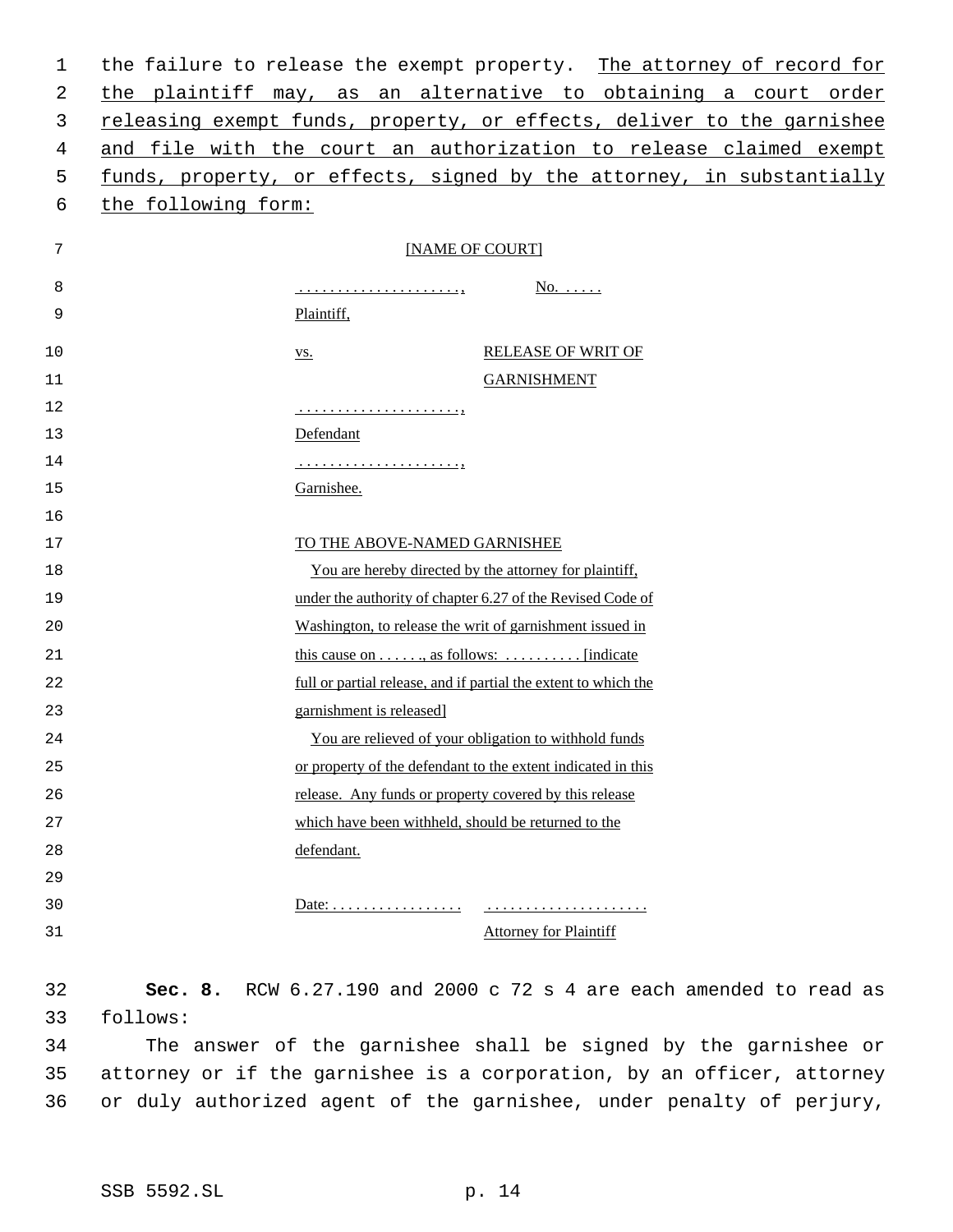1 and the original delivered, either personally or by mail, to the clerk 2 of the court ((that issued the writ)), one copy to the plaintiff or the 3 plaintiff's attorney, and one copy to the defendant. The answer shall 4 be made on a form substantially as appears in this section, served on 5 the garnishee with the writ( $\left($ , with minimum exemption amounts for the 6 different pay periods filled in by the plaintiff before service of the 7 answer forms: PROVIDED, That, )). Prior to serving the answer forms 8 for a writ for continuing lien on earnings, the plaintiff shall fill in 9 the minimum exemption amounts for the different pay periods, and the 10 maximum percentages of disposable earnings subject to lien and exempt 11 from lien. If the garnishment is for a continuing lien, the answer 12 forms shall be as prescribed in RCW  $6.27.340$  and  $6.27.350$  ( $\div$  AND 13 PROVIDED FURTHER, That)). If the writ is not directed to an employer 14 for the purpose of garnishing the defendant's wages, the paragraphs in 15 section II of the answer relating to ((the)) earnings ((exemptions)) 16 and calculations of withheld amounts may be omitted.

17 18 19 IN THE . . . . . COURT OF THE STATE OF WASHINGTON IN AND FOR THE COUNTY OF ...... 20 . . . . . . . . . . . . . . . . . . . . . NO. . . . . . 21 Plaintiff 22 vs. ANSWER 23 . . . . . . . . . . . . . . . . . . . . . TO WRIT OF 24 Defendant GARNISHMENT 25 . . . . . . . . . . . . . . . . . . . . . 26 Garnishee Defendant

27 SECTION I. On the date the writ of garnishment was issued ((by the 28 eourt)) as indicated by the date appearing on the last page of the 29 writ( $\sqrt{7}$  defendant (check one) . . . was . . . was not employed by 30 garnishee; defendant (check one) . . . did . . . did not maintain a 31 financial account with garnishee; and garnishee (check one) . . . did 32 . . . did not have possession of or control over any funds, personal 33 property, or effects of defendant.

34 At the time of service of the writ of garnishment on the garnishee 35 there was due and owing from the garnishee to the above-named defendant  $36 \frac{\epsilon}{2}$  . . . . . (On the reverse side of this answer form, or on an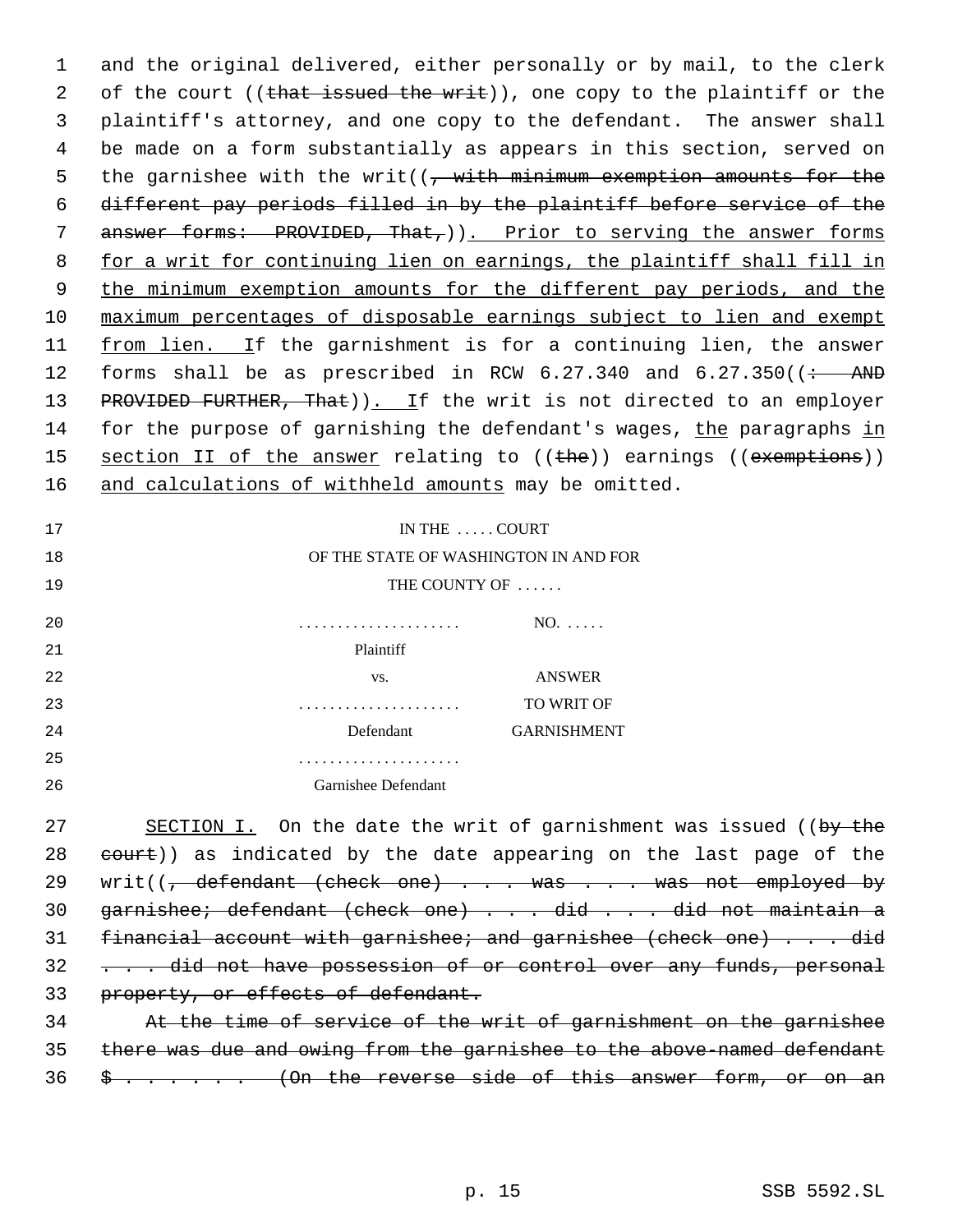1 attached page, give an explanation of the dollar amount stated, or give 2 reasons why there is uncertainty about your answer.) 3 If the above amount or any part of it is for personal earnings 4 (that is, compensation payable for personal services, whether called 5 wages, salary, commission, bonus, or otherwise, and including periodic 6 payments pursuant to a pension or retirement program): Garnishee has 7 deducted from this amount \$ . . . . . which is the exemption to which 8 the defendant is entitled, leaving  $\frac{1}{2}$  ...... that garnishee holds 9 under the writ. The exempt amount is calculated as follows: 10 11 Total compensation due defendant \$ . . . . . . 12 13 14 LESS deductions for social security and withholding taxes and any other deduction required by law 15 **Example 2 15 (a)**  $\left( \frac{1}{15} \times \frac{1}{15} \times \frac{1}{15} \times \frac{1}{15} \times \frac{1}{15} \times \frac{1}{15} \times \frac{1}{15} \times \frac{1}{15} \times \frac{1}{15} \times \frac{1}{15} \times \frac{1}{15} \times \frac{1}{15} \times \frac{1}{15} \times \frac{1}{15} \times \frac{1}{15} \times \frac{1}{15} \times \frac{1}{15} \times \frac{1}{15} \times \frac{1}{15} \times \frac{1$ 16 Disposable earnings \$ . . . . . . 17 11 If the title of this writ indicates that this is a garnishment 18 under a child support judgment, enter forty percent of disposable 19 earnings:  $\frac{1}{5}$  . . . . . This amount is exempt and must be paid to the 20 defendant at the regular pay time after deducting any processing fee 21 you may charge. 22 Tf this is not a garnishment for child support, enter seventy-five 23 percent of disposable earnings:  $\frac{1}{2}$ ........ From the listing in 24 the following paragraph, choose the amount for the relevant pay period 25 and enter that amount:  $\frac{1}{2}$  ...... (If amounts for more than one 26 pay period are due, multiply the preceding amount by the number of pay 27 periods and/or fraction of pay period for which amounts are due and 28 enter that amount:  $\frac{1}{2}$  . . . . . . The greater of the amounts entered 29 in this paragraph is the exempt amount and must be paid to the 30 defendant at the regular pay time after deducting any processing fee 31 you may charge. 32 Minimum exempt amounts for different pay periods: Weekly  $33 \quad \frac{3}{7} \quad \frac{3}{7} \quad \frac{3}{7} \quad \frac{3}{7} \quad \frac{3}{7} \quad \frac{3}{7} \quad \frac{3}{7} \quad \frac{3}{7} \quad \frac{3}{7} \quad \frac{3}{7} \quad \frac{3}{7} \quad \frac{3}{7} \quad \frac{3}{7} \quad \frac{3}{7} \quad \frac{3}{7} \quad \frac{3}{7} \quad \frac{3}{7} \quad \frac{3}{7} \quad \frac{3}{7} \quad \frac{3}{7} \quad \frac{3}{7} \quad \frac{3}{7} \quad \frac{3}{7} \quad \frac{3}{7} \quad$ 34 Monthly \$ . . . . . . 35 List all of the personal property or effects of defendant in the 36 garnishee's possession or control when the writ was served. (Use the 37 reverse side of this answer form or attach a schedule if necessary. $)$ ):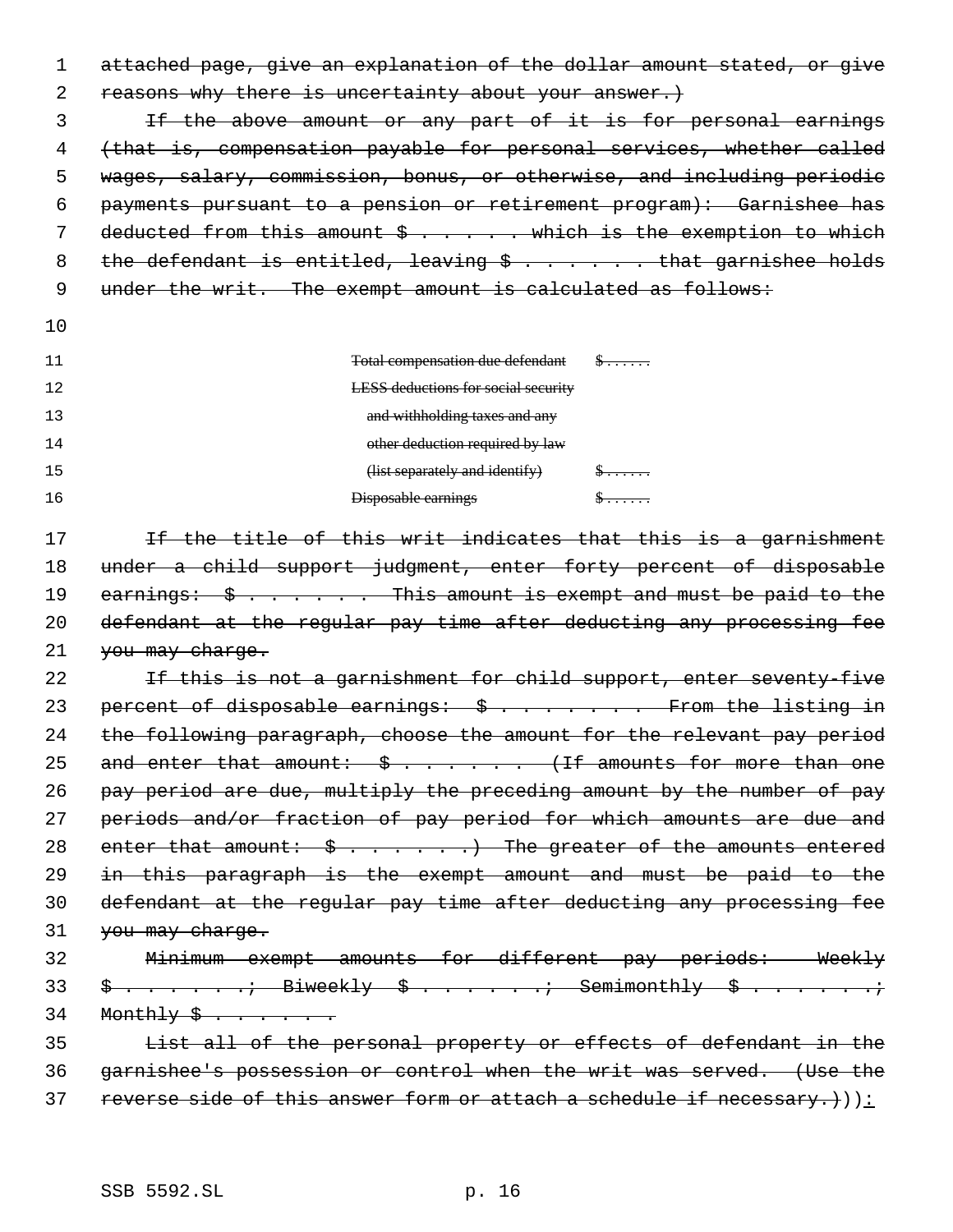| 1  | (A) The defendant: (check one) was, was not employed                                            |  |  |  |
|----|-------------------------------------------------------------------------------------------------|--|--|--|
| 2  | by garnishee. If not employed and you have no possession or control of                          |  |  |  |
| 3  | any funds of defendant, indicate the last day of employment:                                    |  |  |  |
| 4  | and complete section III of this answer and mail or deliver the                                 |  |  |  |
| 5  | forms as directed in the writ;                                                                  |  |  |  |
| 6  | (B) The defendant: (check one) did, did not maintain                                            |  |  |  |
| 7  | a financial account with garnishee; and                                                         |  |  |  |
| 8  | (C) The garnishee: (check one) did, did not have                                                |  |  |  |
| 9  | possession of or control over any funds, personal property, or effects                          |  |  |  |
| 10 | of the defendant. (List all of defendant's personal property or                                 |  |  |  |
| 11 | effects in your possession or control on the last page of this answer                           |  |  |  |
| 12 | form or attach a schedule if necessary.)                                                        |  |  |  |
| 13 | SECTION II. At the time of service of the writ of garnishment on                                |  |  |  |
| 14 | the garnishee there was due and owing from the garnishee to the above-                          |  |  |  |
| 15 | named defendant \$                                                                              |  |  |  |
| 16 | This writ attaches a maximum of percent of the defendant's                                      |  |  |  |
| 17 | disposable earnings (that is, compensation payable for personal                                 |  |  |  |
| 18 | services, whether called wages, salary, commission, bonus, or                                   |  |  |  |
| 19 | otherwise, and including periodic payments pursuant to a                                        |  |  |  |
| 20 | nongovernmental pension or retirement program). Calculate the                                   |  |  |  |
| 21 | attachable amount as follows:                                                                   |  |  |  |
| 22 | $\hat{S}$ (1)<br>Gross Earnings                                                                 |  |  |  |
| 23 | Less deductions required by law (social security,                                               |  |  |  |
| 24 | federal withholding tax, etc. Do not include                                                    |  |  |  |
| 25 | deductions for child support orders or government                                               |  |  |  |
| 26 | liens here. Deduct child support orders and liens                                               |  |  |  |
| 27 | $\hat{S}$ (2)<br>on line $7)$ :                                                                 |  |  |  |
| 28 | Disposable Earnings (subtract line 2 from                                                       |  |  |  |
| 29 | $line 1$ ):<br>$\hat{S}$ (3)                                                                    |  |  |  |
| 30 | Enter percent of line 3:<br>$S$<br>(4)                                                          |  |  |  |
| 31 | $S \t i \t j \t j \t j \t j \t j \t j \t j \t j$<br>Enter one of the following exempt amounts*: |  |  |  |
| 32 | If paid:<br>Semi-monthly<br>Weekly<br>$\ddot{\mathsf{S}}$<br>$\frac{1}{2}$                      |  |  |  |
| 33 | $\mathsf{\$}\dots$ .<br>$\frac{1}{2}$<br>Bi-weekly<br>Monthly                                   |  |  |  |
| 34 | *These are minimum exempt amounts that the                                                      |  |  |  |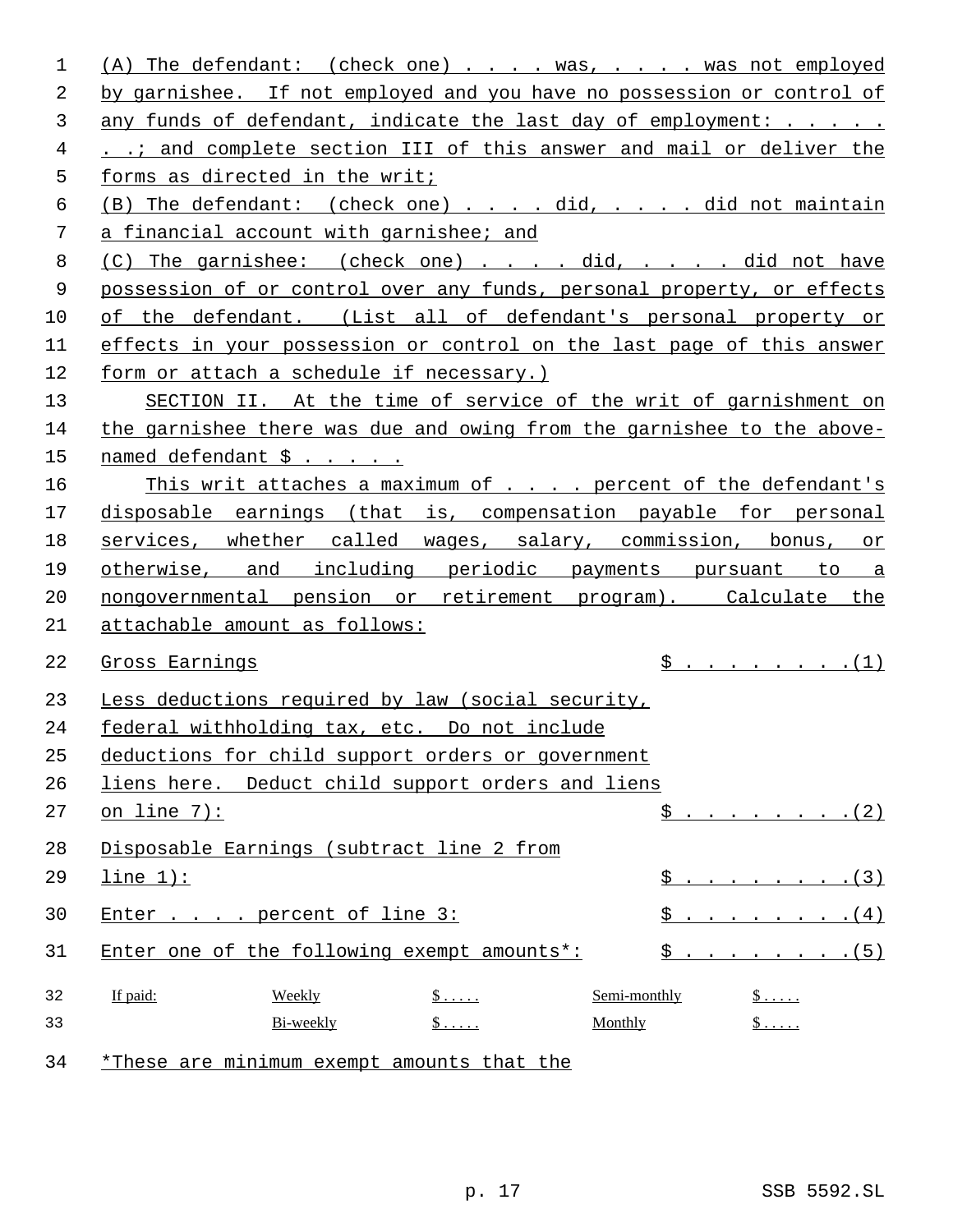| $\mathbf{1}$ | defendant must be paid. If your answer                       |                                                                         |  |
|--------------|--------------------------------------------------------------|-------------------------------------------------------------------------|--|
| 2            | covers more than one pay period, multiply                    |                                                                         |  |
| 3            | the preceding amount by the number of pay                    |                                                                         |  |
| 4            | periods and/or fraction thereof your answer                  |                                                                         |  |
| 5            | covers. If you use a pay period not shown,                   |                                                                         |  |
| 6            | prorate the monthly exempt amount.                           |                                                                         |  |
| 7            | Subtract the larger of lines 4 and 5 from                    |                                                                         |  |
| 8            | line 3:                                                      | $\hat{S}$ (6)                                                           |  |
| 9            | Enter amount (if any) withheld for ongoing                   |                                                                         |  |
| 10           | government liens such as child support:                      | $\hat{S}$ (7)                                                           |  |
| 11           | Subtract line 7 from line 6. This amount                     |                                                                         |  |
| 12           | must be held out for the plaintiff:                          | $$ \cdot \cdot \cdot \cdot \cdot \cdot \cdot (8)$                       |  |
| 13           |                                                              | This is the formula that you will use for withholding each pay period   |  |
| 14           |                                                              | over the required sixty-day garnishment period. Deduct any allowable    |  |
| 15           |                                                              | processing fee you may charge from the amount that is to be paid to the |  |
| 16           | defendant.                                                   |                                                                         |  |
| 17           |                                                              |                                                                         |  |
| 18           |                                                              | If there is any uncertainty about your answer, give an explanation      |  |
| 19           | on the last page or on an attached page.                     |                                                                         |  |
| 20           |                                                              | SECTION III. An attorney may answer for the garnishee.                  |  |
| 21           | Under penalty of perjury, I affirm that I have examined this |                                                                         |  |
| 22           |                                                              | answer, including accompanying schedules, and to the best of my         |  |
| 23           |                                                              | knowledge and belief it is true, correct, and complete.                 |  |
| 24           |                                                              |                                                                         |  |
| 25           | Signature of                                                 | Date                                                                    |  |
| 26           | Garnishee Defendant                                          |                                                                         |  |
| 27           |                                                              |                                                                         |  |
| 28           | Signature of person                                          | Connection with                                                         |  |
| 29           | answering for                                                | garnishee                                                               |  |
| 30           | garnishee                                                    |                                                                         |  |
| 31           |                                                              |                                                                         |  |
| 32           |                                                              |                                                                         |  |
| 33           | <del>.</del>                                                 |                                                                         |  |
| 34           | Address of Garnishee))                                       |                                                                         |  |
| 35           |                                                              |                                                                         |  |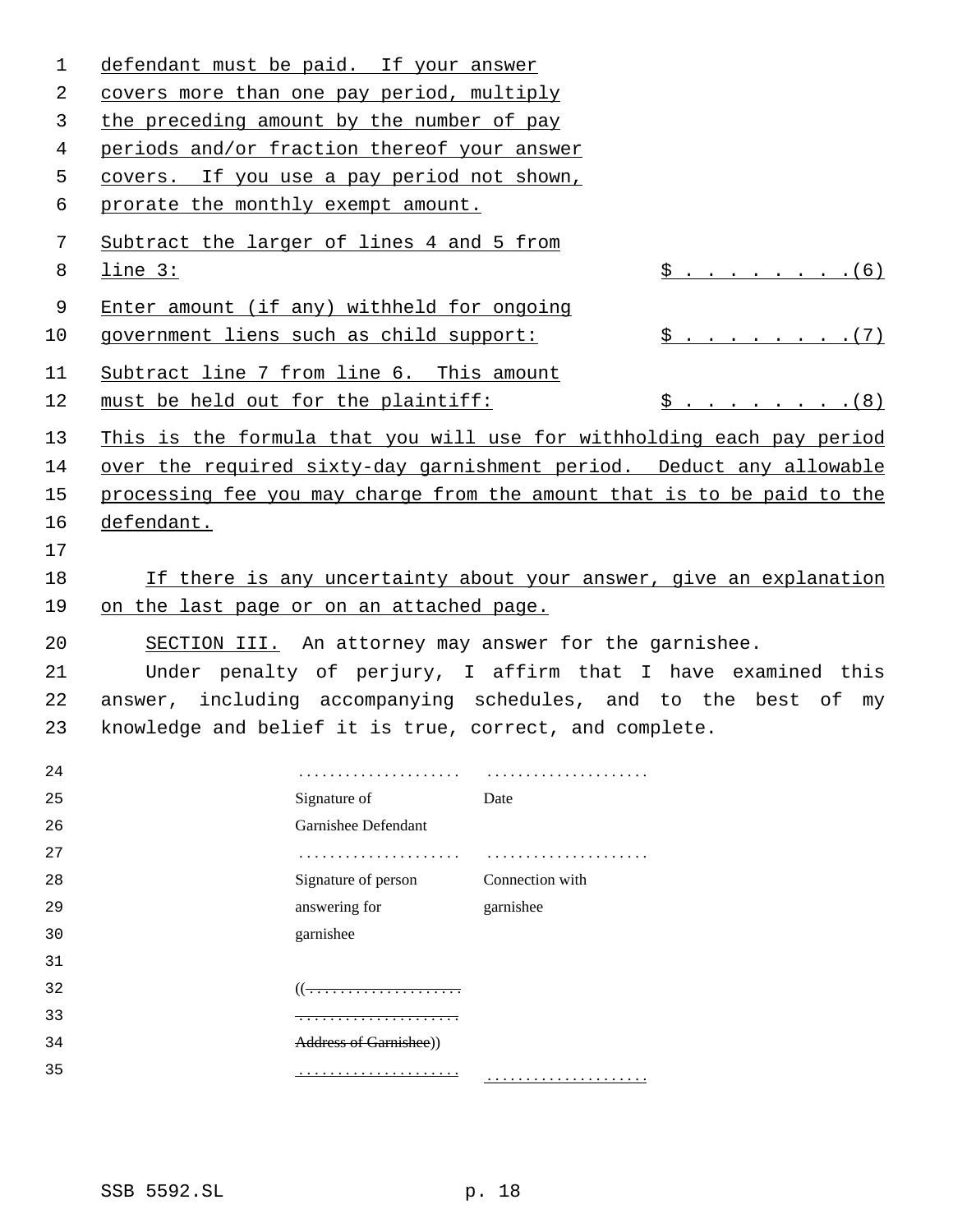Print name of person signing

 . . . . . . . . . . . . . . . . . . . . . Address of garnishee

 **Sec. 9.** RCW 6.27.200 and 1997 c 296 s 6 are each amended to read as follows:

 If the garnishee fails to answer the writ within the time prescribed in the writ, after the time to answer the writ has expired and after required returns or affidavits have been filed, showing service on the garnishee and service on or mailing to the defendant, it shall be lawful for the court to render judgment by default against such garnishee, after providing a notice to the garnishee by personal service or first class mail deposited in the mail at least ten calendar days prior to entry of the judgment, for the full amount claimed by the plaintiff against the defendant, or in case the plaintiff has a judgment against the defendant, for the full amount of the plaintiff's unpaid judgment against the defendant with all accruing interest and costs as prescribed in RCW 6.27.090: PROVIDED, That upon motion by the garnishee at any time within seven days following service on, or 18 mailing to, the garnishee of a copy of  $((a))$  the first writ of 19 execution or  $((a))$  writ of garnishment under such judgment, the judgment against the garnishee shall be reduced to the amount of any nonexempt funds or property which was actually in the possession of the garnishee at the time the writ was served, plus the cumulative amount of the nonexempt earnings subject to the lien provided for in RCW 6.27.350, or the sum of one hundred dollars, whichever is more, but in no event to exceed the full amount claimed by the plaintiff or the amount of the unpaid judgment against the principal defendant plus all accruing interest and costs and attorney's fees as prescribed in RCW 6.27.090, and in addition the plaintiff shall be entitled to a reasonable attorney's fee for the plaintiff's response to the garnishee's motion to reduce said judgment against the garnishee under this proviso and the court may allow additional attorney's fees for other actions taken because of the garnishee's failure to answer.

 **Sec. 10.** RCW 6.27.250 and 2000 c 72 s 5 are each amended to read as follows:

 (1)(a) If it appears from the answer of the garnishee or if it is otherwise made to appear that the garnishee was indebted to the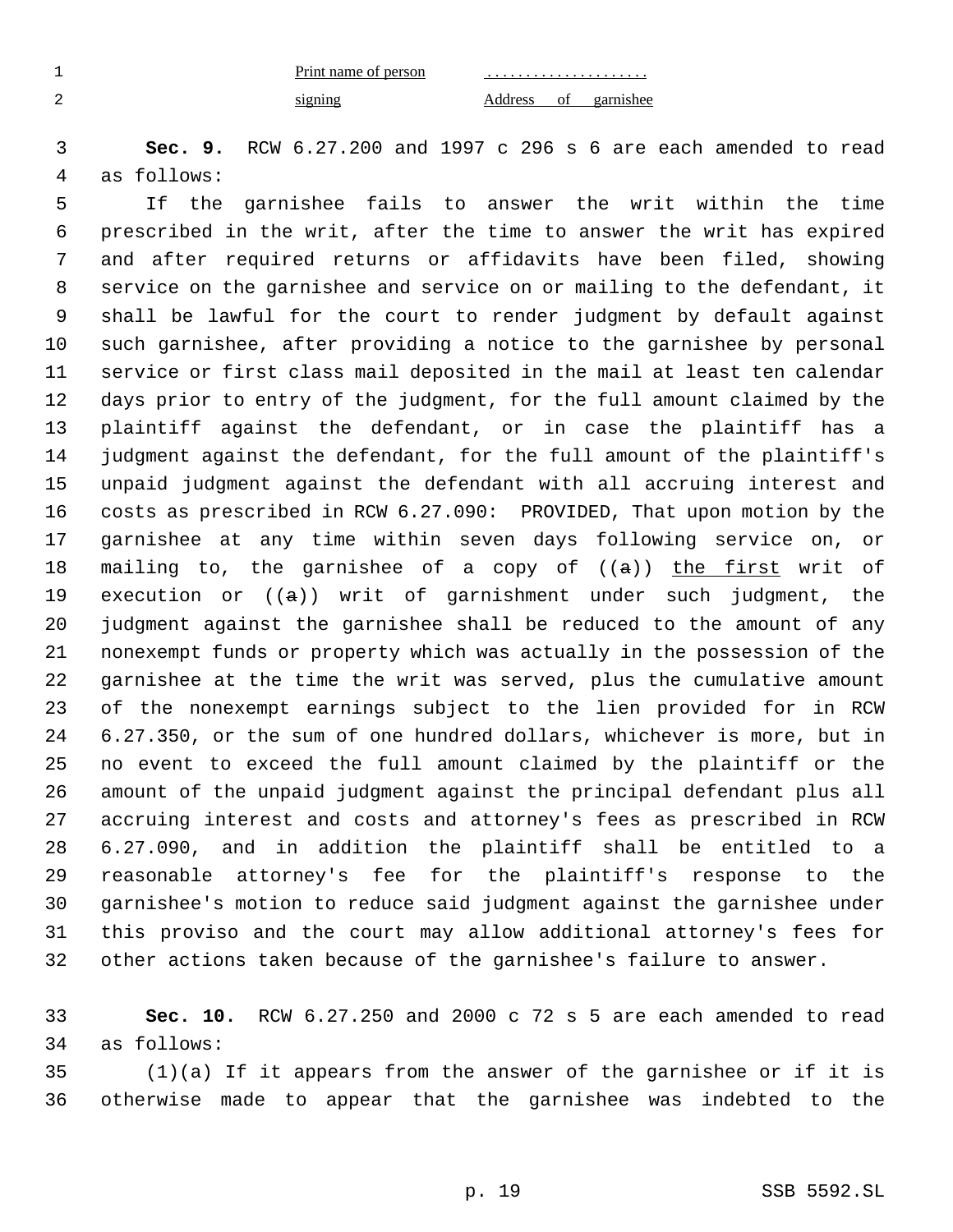defendant in any amount, not exempt, when the writ of garnishment was served, and if the required return or affidavit showing service on or mailing to the defendant is on file, the court shall render judgment for the plaintiff against such garnishee for the amount so admitted or found to be due to the defendant from the garnishee, unless such amount exceeds the amount of the plaintiff's claim or judgment against the defendant with accruing interest and costs and attorney's fees as prescribed in RCW 6.27.090, in which case it shall be for the amount of such claim or judgment, with said interest, costs, and fees. In the case of a superior court garnishment, the court shall order the 11 garnishee to pay to the plaintiff or to the plaintiff's attorney through the registry of the court the amount of the judgment against the garnishee, the clerk of the court shall note receipt of any such payment, and the clerk of the court shall disburse the payment to the plaintiff. In the case of a district court garnishment, the court shall order the garnishee to pay the judgment amount directly to the 17 plaintiff or to the plaintiff's attorney. In either case, the court shall inform the garnishee that failure to pay the amount may result in execution of the judgment, including garnishment.

 (b) If, prior to judgment, the garnishee tenders to the plaintiff 21 or to the plaintiff's attorney or to the court any amounts due, such tender will support judgment against the garnishee in the amount so tendered, subject to any exemption claimed within the time required in RCW 6.27.160 after the amounts are tendered, and subject to any controversion filed within the time required in RCW 6.27.210 after the amounts are tendered. Any amounts tendered to the court by or on behalf of the garnishee or the defendant prior to judgment shall be disbursed to the party entitled to same upon entry of judgment or order, and any amounts so tendered after entry of judgment or order shall be disbursed upon receipt to the party entitled to same.

 (2) If it shall appear from the answer of the garnishee and the same is not controverted, or if it shall appear from the hearing or trial on controversion or by stipulation of the parties that the garnishee is indebted to the principal defendant in any sum, but that such indebtedness is not matured and is not due and payable, and if the required return or affidavit showing service on or mailing to the defendant is on file, the court shall make an order requiring the garnishee to pay such sum into court when the same becomes due, the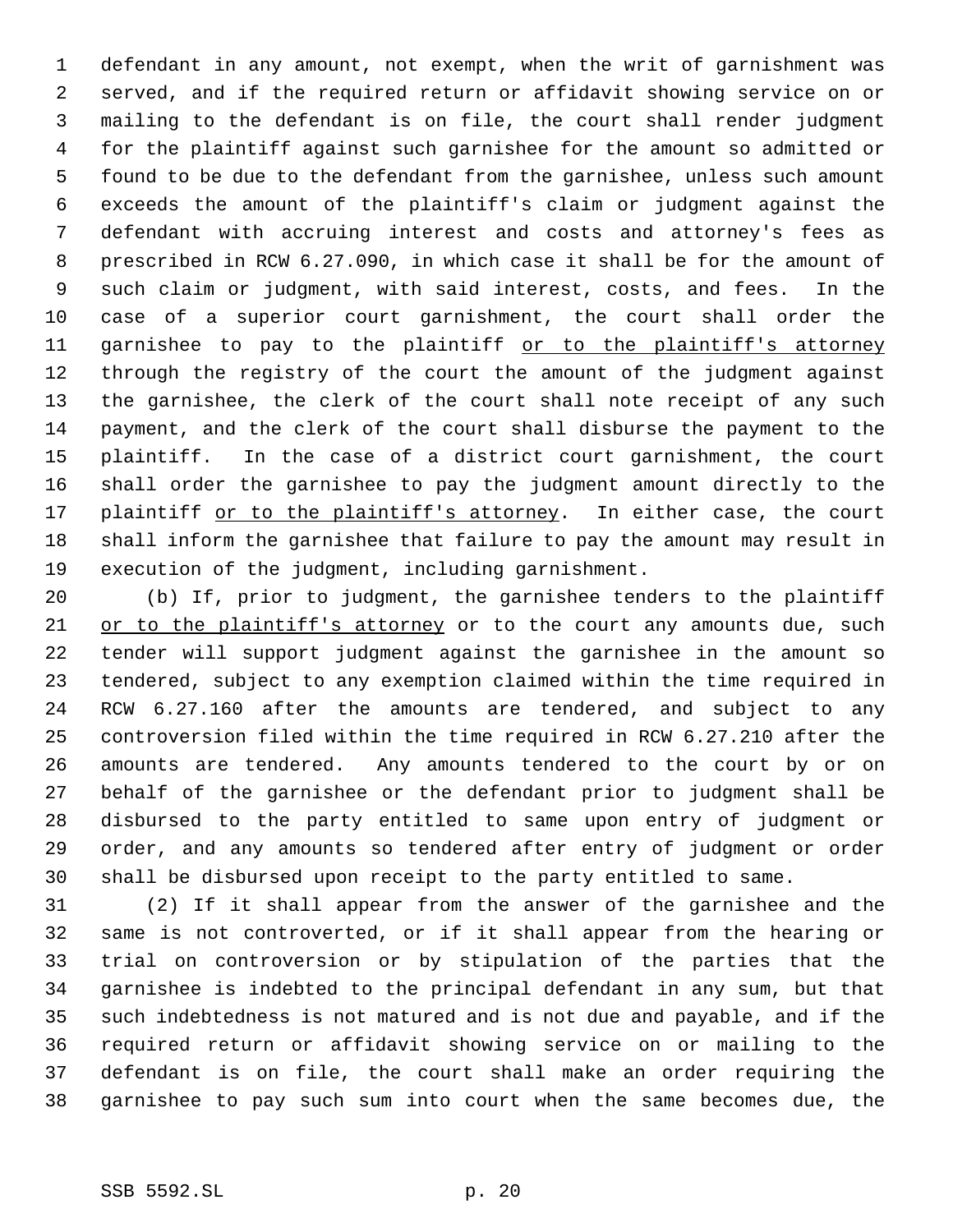date when such payment is to be made to be specified in the order, and in default thereof that judgment shall be entered against the garnishee for the amount of such indebtedness so admitted or found due. In case the garnishee pays the sum at the time specified in the order, the payment shall operate as a discharge, otherwise judgment shall be entered against the garnishee for the amount of such indebtedness, which judgment shall have the same force and effect, and be enforced in the same manner as other judgments entered against garnishees as provided in this chapter: PROVIDED, That if judgment is rendered in favor of the principal defendant, or if any judgment rendered against the principal defendant is satisfied prior to the date of payment specified in an order of payment entered under this subsection, the garnishee shall not be required to make the payment, nor shall any judgment in such case be entered against the garnishee.

 (3) The court shall, upon request of the plaintiff at the time judgment is rendered against the garnishee or within one year thereafter, or within one year after service of the writ on the garnishee if no judgment is taken against the garnishee, render judgment against the defendant for recoverable garnishment costs and attorney fees. However, if it appears from the answer of garnishee or otherwise that, at the time the writ was issued, the garnishee held no funds, personal property, or effects of the defendant and, in the case of a garnishment on earnings, the defendant was not employed by the garnishee, or, in the case of a writ directed to a financial institution, the defendant maintained no account therein, then the plaintiff may not be awarded judgment against the defendant for such costs or attorney fees.

 **Sec. 11.** RCW 6.27.265 and 2000 c 72 s 6 are each amended to read as follows:

 The judgment on garnishee's answer or tendered funds, and for costs against defendant, and the order to pay funds shall be substantially in the following form:

 IN THE . . . . COURT OF THE STATE OF WASHINGTON IN AND FOR THE 34 COUNTY OF . . . . .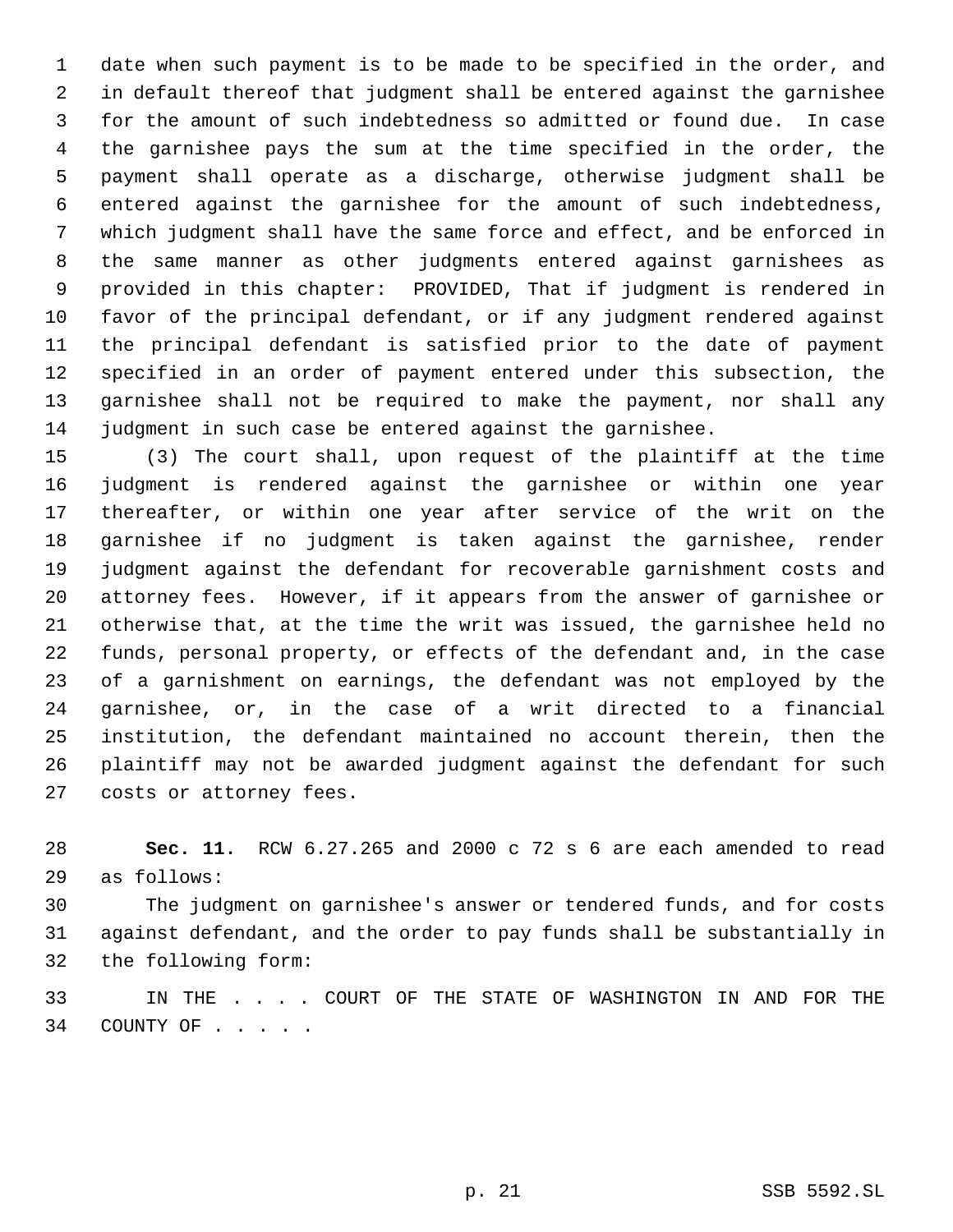. . . . . . . . . . . . . . . . . . . . . No. . . . . . Plaintiff vs. JUDGMENT AND ORDER TO PAY (Clerk's Action Required) . . . . . . . . . . . . . . . . . . . . . Defendant . . . . . . . . . . . . . . . . . . . . . Garnishee 10 Judgment Summary Judgment Creditor . . . . . . . . . . . . Garnishment Judgment Debtor . . . . . . . . . . . . Garnishment Judgment Amount . . . . . . . . . . . . Costs Judgment Debtor . . . . . . . . . . . . Costs Judgment Amount . . . . . . . . . . . . **Iudgments to bear interest at**   $\ldots$  . . . . . . . . . . . . . . % Attorney for Judgment Creditor . . . . . . . . . . . .

 IT APPEARING THAT garnishee was indebted to defendant in the 19 nonexempt amount of  $\frac{1}{2}$  . . . . . . that at the time the writ of garnishment was issued defendant was employed by or maintained a financial institution account with garnishee, or garnishee had in its possession or control funds, personal property, or effects of defendant; and that plaintiff has incurred recoverable costs and attorney fees of \$. . . .; now, therefore, it is hereby

 ORDERED, ADJUDGED, AND DECREED that plaintiff is awarded judgment 26 against garnishee in the amount of  $\S.$  . . . .; that plaintiff is awarded judgment against defendant in the amount of \$ . . . . . . for recoverable costs; that, if this is a superior court order, garnishee 29 shall pay its judgment amount to plaintiff [or to plaintiff's attorney] through the registry of the court, and the clerk of the court shall note receipt thereof and forthwith disburse such payment to plaintiff [or to plaintiff's attorney]; that, if this is a district court order, garnishee shall pay its judgment amount to plaintiff directly [or 34 ((through)) to plaintiff's attorney], and if any payment is received by the clerk of the court, the clerk shall forthwith disburse such payment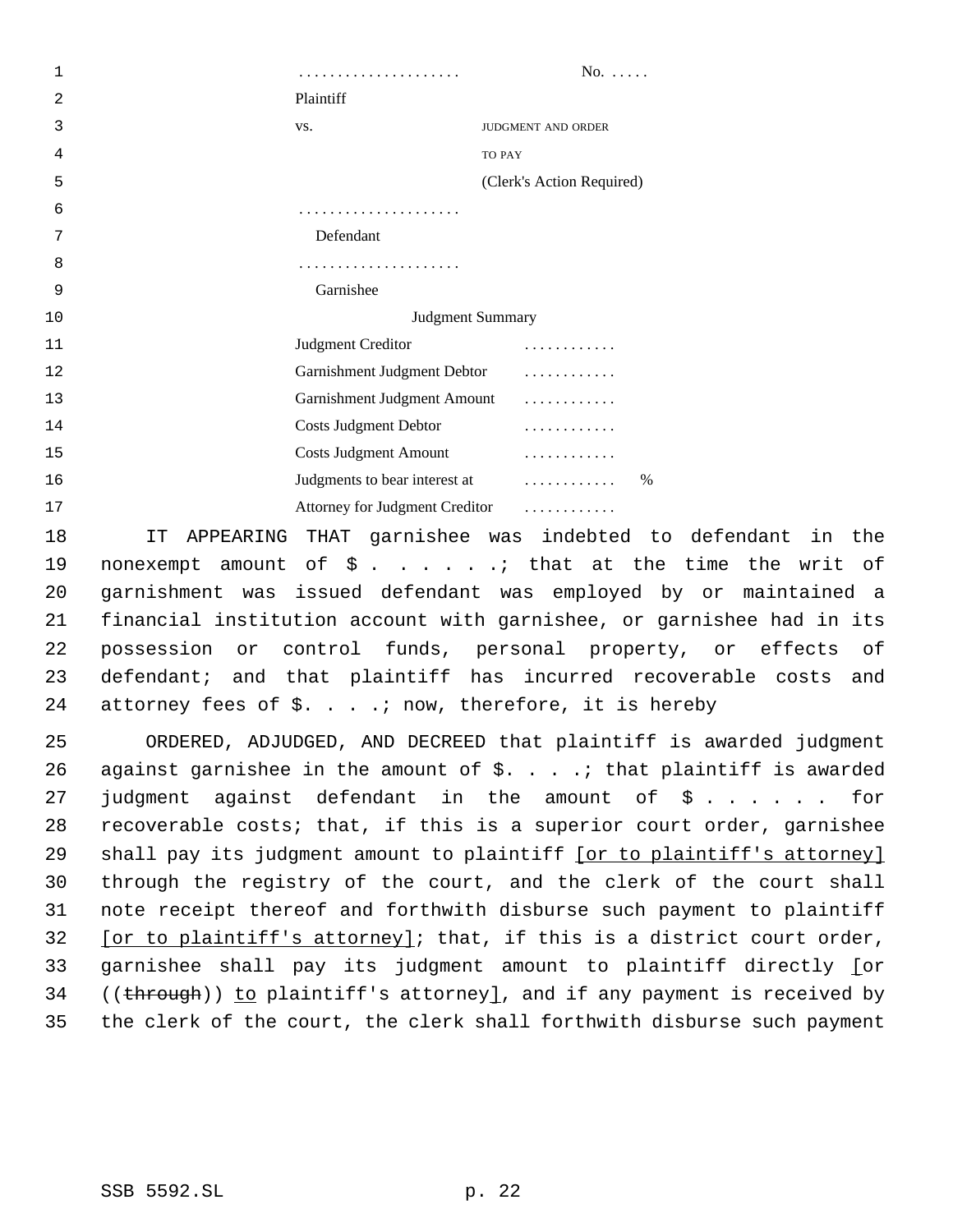1 to plaintiff [or to plaintiff's attorney]. Garnishee is advised that the failure to pay its judgment amount may result in execution of the judgment, including garnishment.

4 DONE IN OPEN COURT this . . . . . day of . . . ., 20. .

. . . . . . . . . . . . . . . . . . . . . .

Judge/Court Commissioner

Presented by:

| .                             |
|-------------------------------|
| <b>Attorney for Plaintiff</b> |

 **Sec. 12.** RCW 6.27.320 and 2000 c 72 s 7 are each amended to read as follows:

 In any case where garnishee has answered that it is holding funds or property belonging to defendant and plaintiff shall obtain satisfaction of the judgment and payment of recoverable garnishment costs and attorney fees from a source other than the garnishment, upon written demand of the defendant or the garnishee, it shall be the duty of plaintiff to obtain an order dismissing the garnishment and to serve it upon the garnishee within twenty days after the demand or the satisfaction of judgment and payment of costs and fees, whichever shall be later. The attorney of record for the plaintiff may, as an alternative to obtaining a court order dismissing the garnishment, deliver to the garnishee and file with the court an authorization to dismiss the garnishment in whole or part, signed by the attorney, in substantially the form indicated in RCW 6.27.160(3). In the event of the failure of plaintiff to obtain and serve such an order or release, if garnishee continues to hold such funds or property, defendant shall be entitled to move for dismissal of the garnishment and shall further be entitled to a judgment against plaintiff of one hundred dollars plus defendant's costs and damages. Dismissal may be on ex parte motion of the plaintiff.

 **Sec. 13.** RCW 6.27.340 and 1988 c 231 s 34 are each amended to read as follows: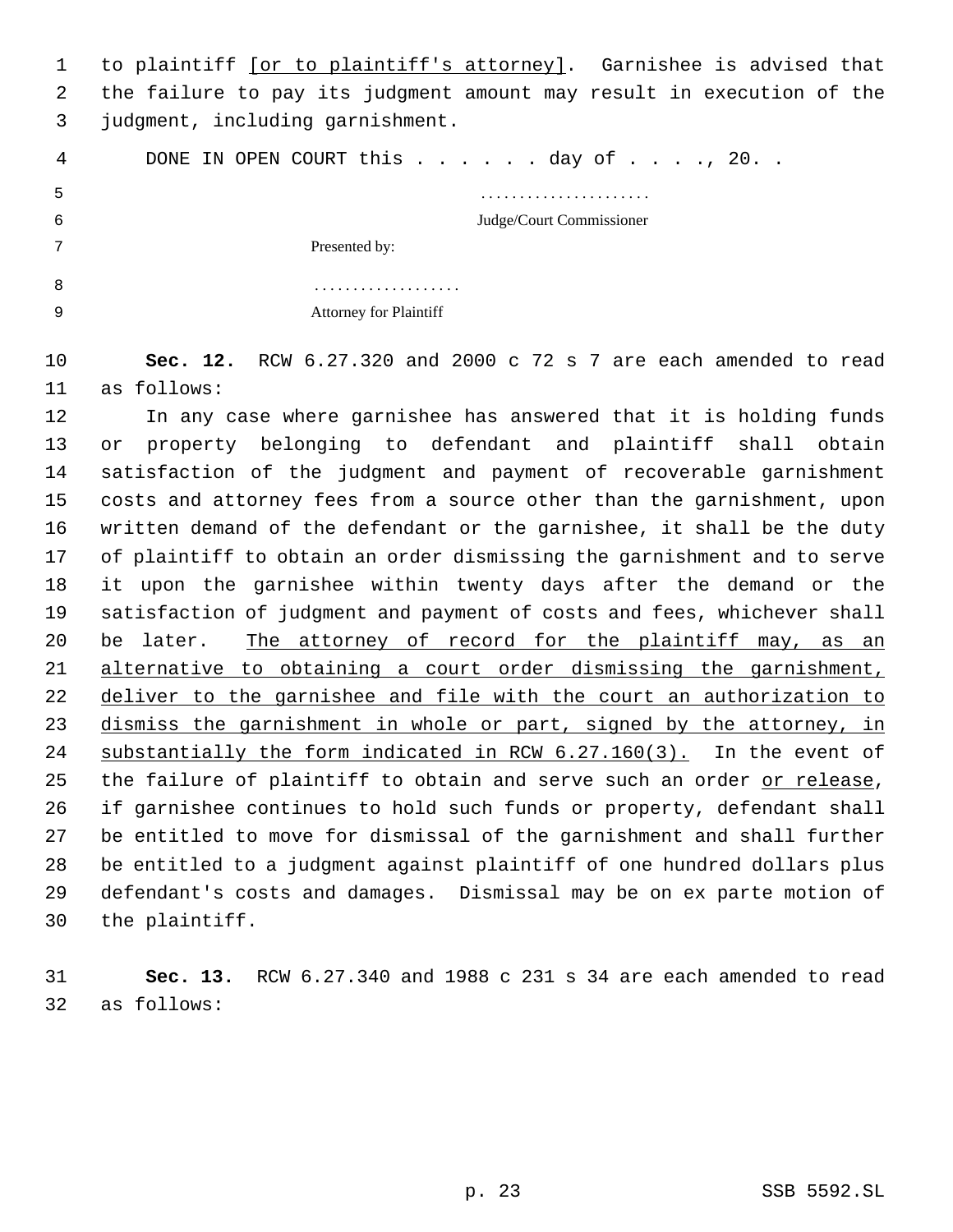(1) Service of a writ for a continuing lien shall comply fully with RCW 6.27.110.

 (2) The caption of the writ shall be marked "CONTINUING LIEN ON EARNINGS" and the following additional paragraph shall be included in the writ form prescribed in RCW 6.27.100:

 "THIS IS A WRIT FOR A CONTINUING LIEN. THE GARNISHEE SHALL HOLD the nonexempt portion of the defendant's earnings due at the time of service of this writ and shall also hold the defendant's nonexempt earnings that accrue through the last payroll period ending on or before SIXTY days after the date of service of this writ. HOWEVER, IF THE GARNISHEE IS PRESENTLY HOLDING THE NONEXEMPT PORTION OF THE DEFENDANT'S EARNINGS UNDER A PREVIOUSLY SERVED WRIT FOR A CONTINUING LIEN, THE GARNISHEE SHALL HOLD UNDER THIS WRIT only the defendant's nonexempt earnings that accrue from the date the previously served writ or writs terminate and through the last payroll period ending on or before sixty days after the date of termination of the previous writ or writs. IN EITHER CASE, THE GARNISHEE SHALL STOP WITHHOLDING WHEN THE SUM WITHHELD EQUALS THE AMOUNT STATED IN THIS WRIT OF GARNISHMENT."

 (3) The answer forms served on an employer with the writ shall include in the caption, "ANSWER TO WRIT OF GARNISHMENT FOR CONTINUING 23 LIEN ON EARNINGS," and the following paragraph shall be added ((as the 24 first paragraph)) to section I of the answer form prescribed in RCW 6.27.190:

 "If you are withholding the defendant's nonexempt earnings under a previously served writ for a continuing lien, answer 28 only ((this portion)) sections I and II of this form and mail or deliver the forms as directed in the writ. Withhold from the defendant's future nonexempt earnings as directed in the writ, and a second set of answer forms will be forwarded to you later.

 ANSWER: I am presently holding the defendant's nonexempt 34 earnings under a previous writ served on . . . . . . that will 35 terminate not later than  $\ldots$ , ...,  $((1\frac{19}{})\frac{20}{16} \ldots$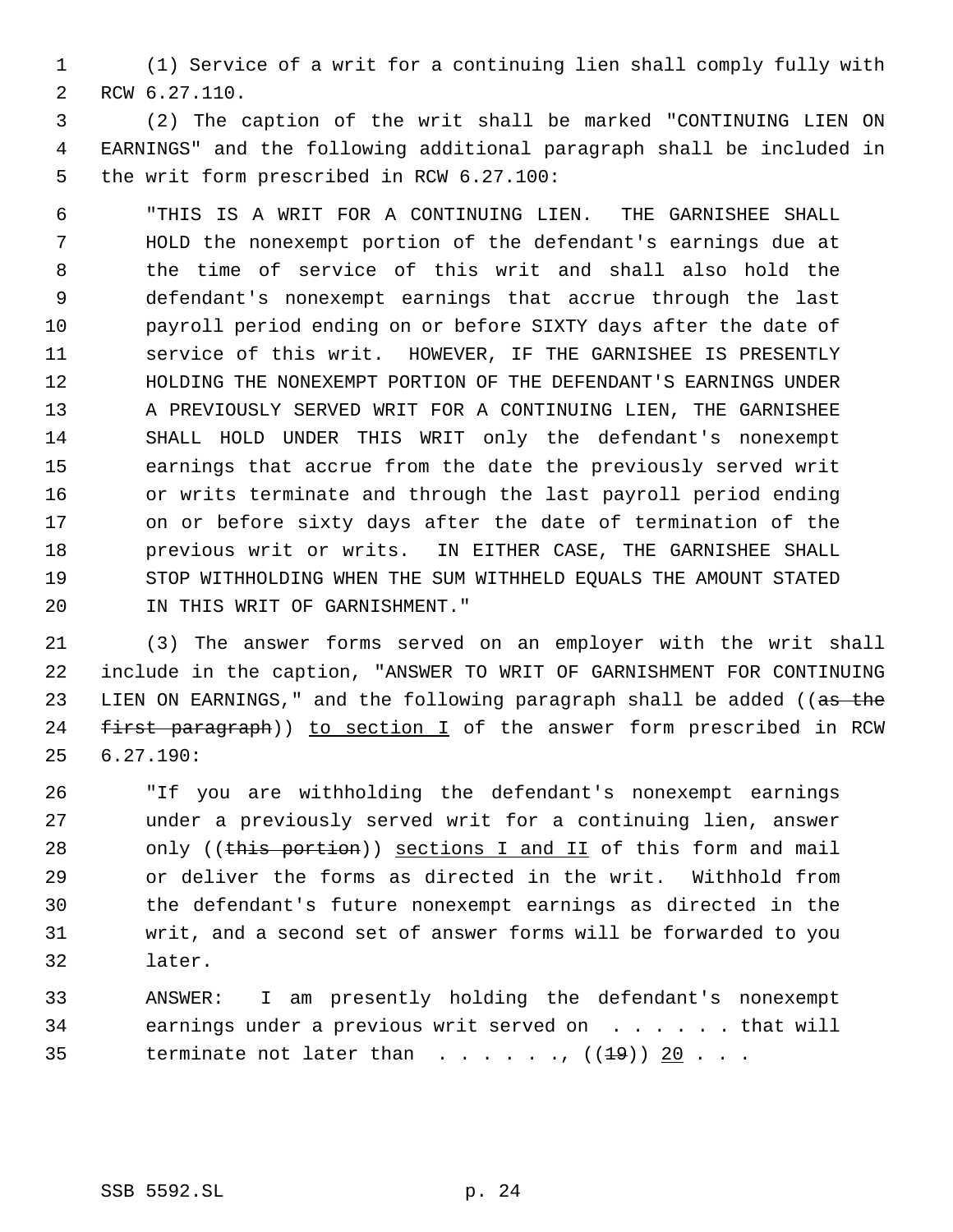2 If you are NOT withholding the defendant's earnings under a **previously served writ for a continuing lien, answer** ((the 4 following portion of)) this entire form and mail or deliver the forms as directed in the writ. A second set of answer forms will be forwarded to you later for subsequently withheld earnings."

. . . . . . . . . . . . . . . . . . . . .

 (4) In the event plaintiff fails to comply with this section, employer may elect to treat the garnishment as one not creating a continuing lien.

 **Sec. 14.** RCW 6.27.350 and 1997 c 296 s 7 are each amended to read as follows:

 (1) Where the garnishee's answer to a garnishment for a continuing lien reflects that the defendant is employed by the garnishee, the judgment or balance due thereon as reflected on the writ of garnishment shall become a lien on earnings due at the time of the effective date of the writ, as defined in this subsection, to the extent that they are not exempt from garnishment, and such lien shall continue as to subsequent nonexempt earnings until the total subject to the lien equals the amount stated on the writ of garnishment or until the expiration of the employer's payroll period ending on or before sixty days after the effective date of the writ, whichever occurs first, except that such lien on subsequent earnings shall terminate sooner if the employment relationship is terminated or if the underlying judgment is vacated, modified, or satisfied in full or if the writ is dismissed. The "effective date" of a writ is the date of service of the writ if there is no previously served writ; otherwise, it is the date of termination of a previously served writ or writs.

 (2) At the time of the expected termination of the lien, the plaintiff shall mail to the garnishee three additional stamped envelopes addressed as provided in RCW 6.27.110, and four additional 32 copies of the answer form prescribed in RCW  $6.27.190((\frac{1}{7}(a))$ . The plaintiff shall replace the text of section I of the answer form with 34 a statement in substantially the following form ((added as the first 35 paragraph)): "ANSWER ((THE SECOND PART)) SECTION II OF THIS FORM WITH RESPECT TO THE TOTAL AMOUNT OF EARNINGS WITHHELD UNDER THIS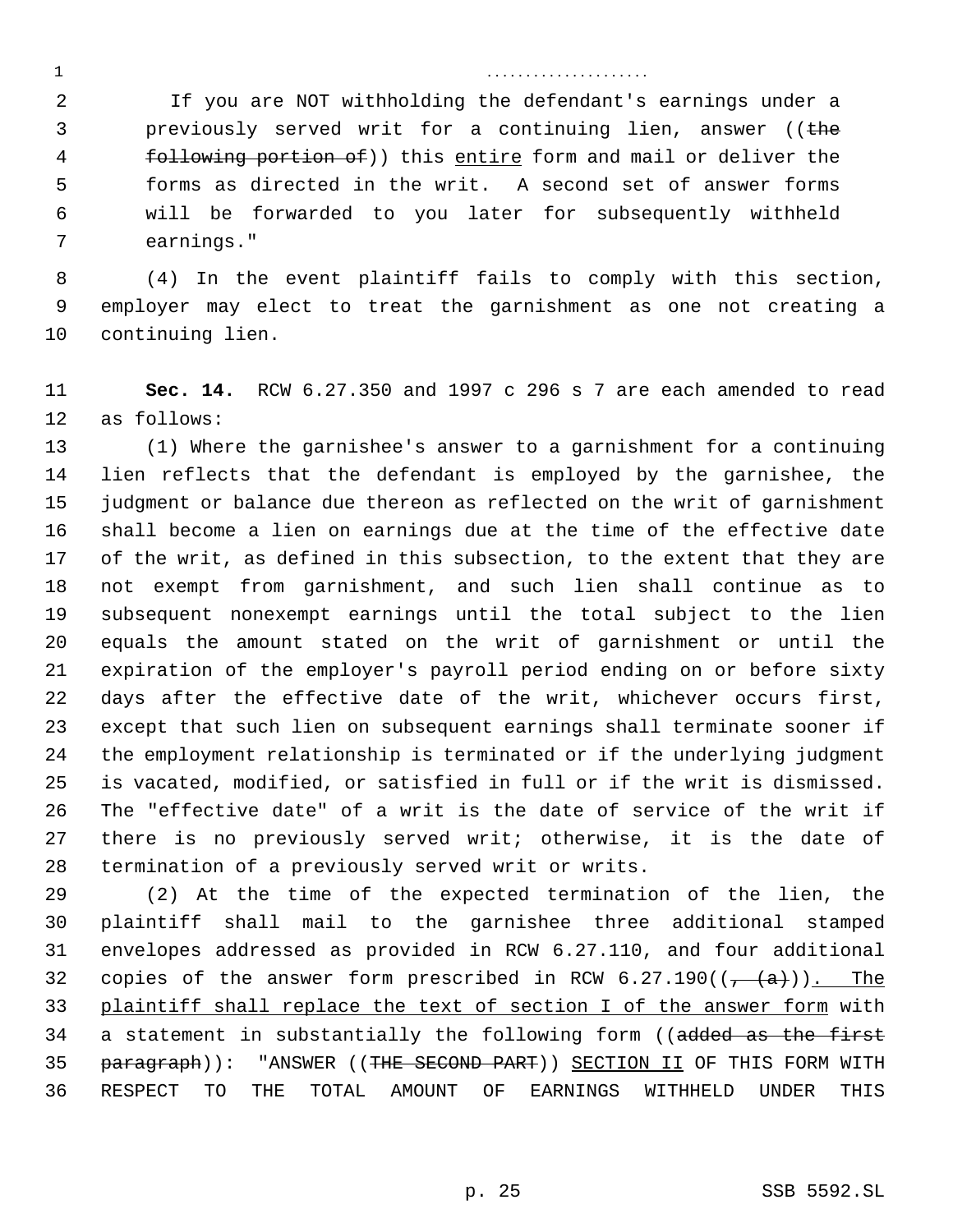GARNISHMENT, INCLUDING THE AMOUNT, IF ANY, STATED IN YOUR FIRST ANSWER, AND WITHIN TWENTY DAYS AFTER YOU RECEIVE THESE FORMS, MAIL OR DELIVER 3 THEM AS DIRECTED IN THE WRIT(( $\frac{m}{n}$  and (b) with the following lines substituted for the first sentence of the form prescribed in RCW  $6.27.190:$  )."

| Amount due and owing stated in first answer | $S \ldots$ |
|---------------------------------------------|------------|
| Amount accrued since first answer           |            |
| TOTAL AMOUNT WITHHELD                       |            |

 (3) Within twenty days of receipt of the second answer form the garnishee shall file a second answer, in the form as provided in subsection (2) of this section, stating the total amount held subject to the garnishment.

 **Sec. 15.** RCW 3.62.060 and 1992 c 62 s 8 are each amended to read as follows:

 Clerks of the district courts shall collect the following fees for their official services:

 (1) In any civil action commenced before or transferred to a district court, the plaintiff shall, at the time of such commencement or transfer, pay to such court a filing fee of thirty-one dollars plus any surcharge authorized by RCW 7.75.035. No party shall be compelled to pay to the court any other fees or charges up to and including the rendition of judgment in the action other than those listed.

 (2) For issuing a writ of garnishment or other writ, or for filing an attorney issued writ of garnishment, a fee of six dollars.

(3) For filing a supplemental proceeding a fee of twelve dollars.

 (4) For demanding a jury in a civil case a fee of fifty dollars to be paid by the person demanding a jury.

(5) For preparing a transcript of a judgment a fee of six dollars.

 (6) For certifying any document on file or of record in the clerk's office a fee of five dollars.

 (7) For preparing the record of a case for appeal to superior court a fee of forty dollars including any costs of tape duplication as governed by the rules of appeal for courts of limited jurisdiction (RALJ).

 (8) For duplication of part or all of the electronic tape or tapes of a proceeding ten dollars per tape.